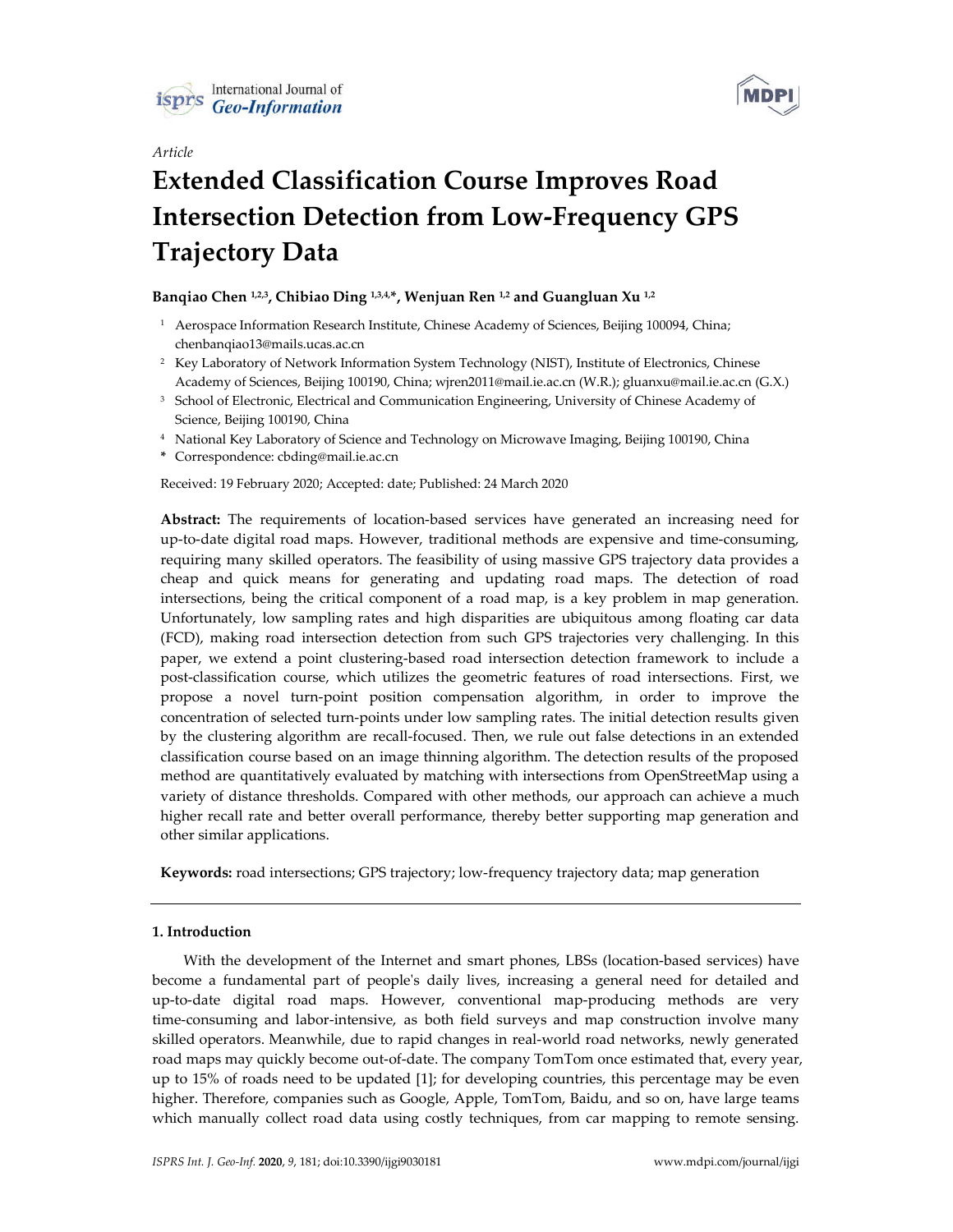Automatic road extraction from aerial and satellite imagery has been studied extensively over the past 30 years [2,3], along with road extraction from light detection and ranging (LiDAR) point-cloud data [4]. However, these approaches are susceptible to surrounding objects (e.g., cars) occluding the road, which results in discontinuities in the extracted road [2]. Moreover, the acquisition of remote sensing images and point-cloud data is very expensive and has a lag in transmission and processing. With the development of Internet and GPS technologies, an individual can record their trajectories using GPS devices, which are now common in vehicles and smart phones, and contribute them to a dataset called volunteered geographic information (VGI) data with fast uploading and updating speeds [5]. Given their crowd-sourced attributes, publicly available GPS trajectory datasets serve as good supplementary resources for map production. The recent surge in accessible GPS trajectory data and automatic map generation algorithms has made inexpensive map construction and real-time map updating possible [6]. Automatically generating high-quality and real-time road maps from GPS trajectory data is an active research topic, which urgently needs to be addressed.

At present, an increasing number of vehicles are equipped with GPS devices, making it feasible to acquire a large collection of real trajectories remaining on roads. One publicly available dataset contains 14,716 taxis and over 75 million GPS points in the Chinese city Shenzhen, recorded over only one day [7]. From massive vehicle trajectory data, the underlying geometries, and topologies of the road network can be inferred by capturing the similarities between trajectories. For example, a location at which many vehicles have turned (presented as a turn-point in the corresponding GPS trajectory) is very likely to be an intersection of a road network. Semantic information (such as number of road lanes, volume of traffic flow, and turning restrictions) of roads can also be extracted by mining collective mobility patterns from these data [8–10], contributing to the construction of a highly detailed road map. More importantly, the whole process (i.e., from positioning and collecting data to generating a road map) is automatic.

However, automatically generating road maps from GPS trajectory data can be very challenging, due to the low sampling rates and disparities of coverage involved. First, to save energy and communication costs, low-frequency (average sampling interval over 20 s) trajectories are ubiquitous among floating car data, such as data from taxis, shuttles, and so on. These low sampling rates cause GPS trajectories to not accurately depict the motion of vehicles (e.g., the nearest GPS point to an actual turning spot may be over 10 s and 100 m away). Second, disparities make it hard for existing algorithms to distinguish a real road traveled by very few trajectories from a false one. Spurious roads are common in generated maps, due to the fluctuating GPS noise caused by complex urban environments, and it is currently infeasible to determine a good enough global threshold for removing them. As a result, when using low-frequency trajectory data collected by floating cars, the generated map is often poor in quality and coverage. Maps generated from high-quality trajectory data collected by experimental cars can only cover very limited routes and, thus, are impractical.

To address these challenges, methods taking global trajectory information into consideration have been proposed [10–12], which are aimed at achieving better detection and extraction of the elements forming a road map. A few methods have also managed to utilize the geometric features of road at the same time [11,12]. In a road map, road intersections (regions where three or more road branches converge) are critical elements which hold valuable semantic information, such as turning restrictions. As one can readily construct a road map with its topological structure by connecting known road intersections, road intersection detection from GPS trajectory data is a prerequisite for a category of map generation methods [6] and remains a key problem in map generation.

Given their geometric and topological features, road intersections can be recognized by algorithms effectively and automatically. Still, their detection faces the same low sampling rate and disparity challenges mentioned above. To the best of our knowledge, no existing studies have achieved both high precision and high recall rate in detecting road intersections from low-frequency GPS trajectory data; furthermore, most of them were precision-focused [10,13,14]. In many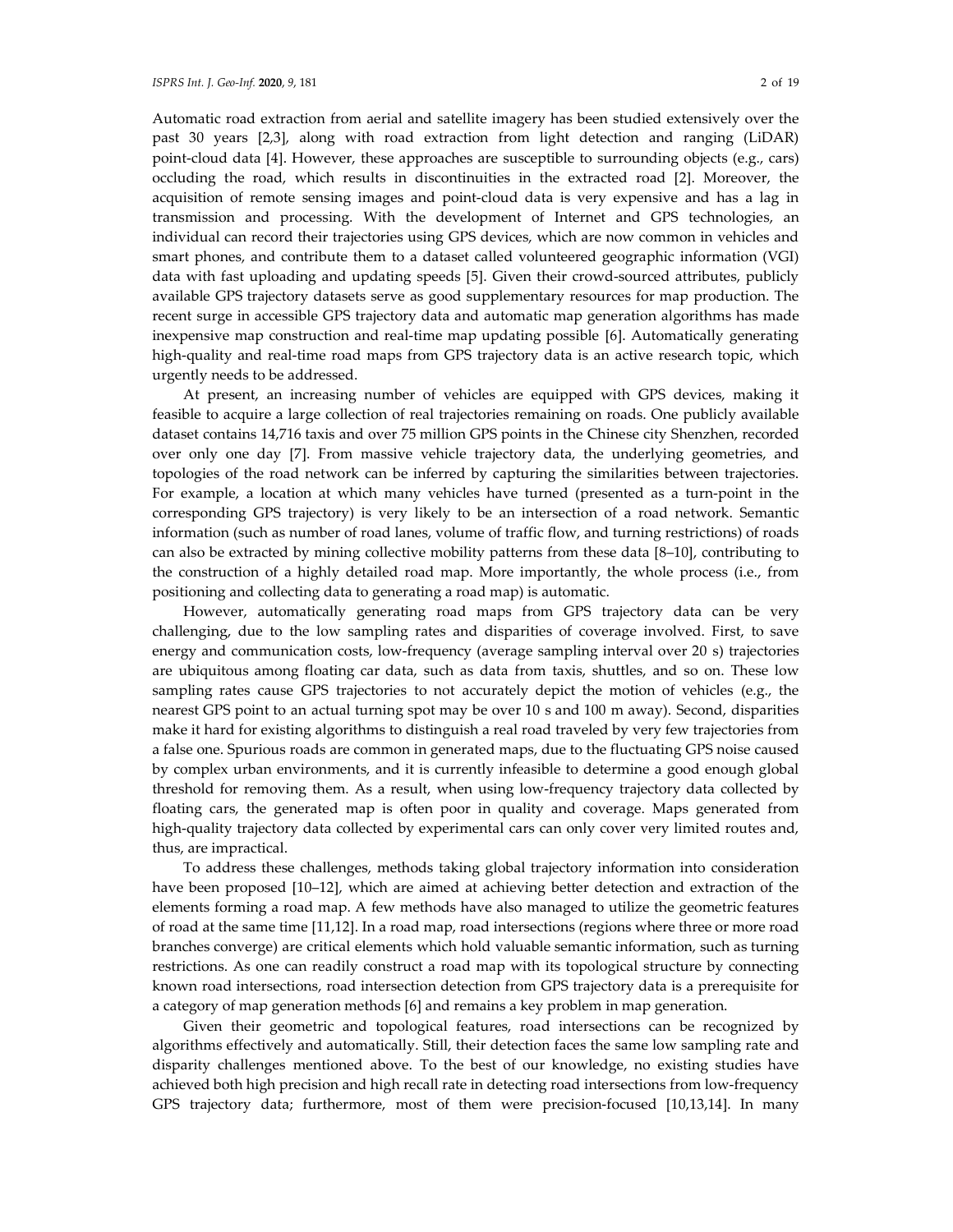for research focused on higher detection recall rates.

Therefore, we propose a novel three-step approach to detect road intersections from low-frequency trajectory data, focusing on improving recall rate with an acceptable precision. The major contributions of our method include:

1) We introduce a stay-point detection algorithm in the pre-processing course to remove a large proportion of false turn-points not indicating road intersections, which few methods have considered before;

2) We propose a turn-point compensation algorithm, which utilizes geometric and hot area features of road intersection. This algorithm retrieves actual turning positions from low-frequency trajectories using a turning angle assumption determined by the density map of all GPS points. An indicator to evaluate the quality of a selected turn-point is presented, proving that the concentration of turn-points is significantly improved by our pre-processing and position compensation processes;

3) We extend the point clustering-based road intersection detection framework to include a post-classification course. The clustering algorithm first yields a recall-focused detection result, following which the classifier greatly increases the detection precision by utilizing the geometric features of road intersections, with a small cost in recall rate due to misclassification. The extended classification course makes the overall performance of our method better than that of existing precision-focused methods, and it is easy to implement co-operatively with any recall-focused detection algorithm.

Our paper is organized as follows: Section 2 reviews the related work on detecting road intersections from GPS trajectory data. Section 3 describes the proposed three-step road intersection detection method. Section 4 presents a set of experimental results and analyses. Finally, our conclusions are discussed in the last section.

#### **2. Related Work**

The abundance of GPS trajectory data and an increasing need to generate up-to-date digital road maps have led to a recent surge in research of map generation algorithms using trajectory data [6]. Most of these methods first extract road segments or road intersections from a batch of trajectories and, then, construct a road network by connecting them [8,11–15]. A few methods insert every trajectory into an existing map to build the whole structure incrementally, relying heavily on high-quality input data [16]. When it comes to low-frequency trajectory data, methods making use of the spatial aggregation of massive trajectory data perform better, in general. A road map is typically represented by a directed graph, where road intersections can be abstracted as nodes incident to no less than three connected edges.

Given their geometric and topological features, road intersection detection is a key problem in map generation. The first GPS trajectory data-based map generation method was proposed by Edelkamp and Schrödl [8]. In their subsequent work, a refined road intersection model was introduced to support the extraction of turning restrictions [15]. Karagiorgou defined a turn-point as a GPS point where a vehicle reduces its speed and changes its direction significantly; based on this idea, a turn-point clustering-based road intersection detection method was presented [13], in which map construction was carried out by connecting detected road intersections. Therefore, detection precision and recall are crucial in ensuring that the constructed map is of high quality. Experiments showed that assembled turn-points could indicate road intersections well. Recently, Deng's work included generating detailed structure models of road intersections [10], which captured the complexity of realistic road networks and could support smarter navigation algorithms. This makes road intersection detection even more crucial.

Existing road intersection detection methods can be roughly divided into three categories: (1) point clustering methods, which seek particular trajectory points indicating road intersections and, then, apply clustering algorithms to detect existing intersections. Karagiorgou's method used the clustering of turn-points [13]; following which, Wu using a stricter turning angle threshold in turn-point selection [14]. Deng's method introduced a local G\* statistic, taking nearby point's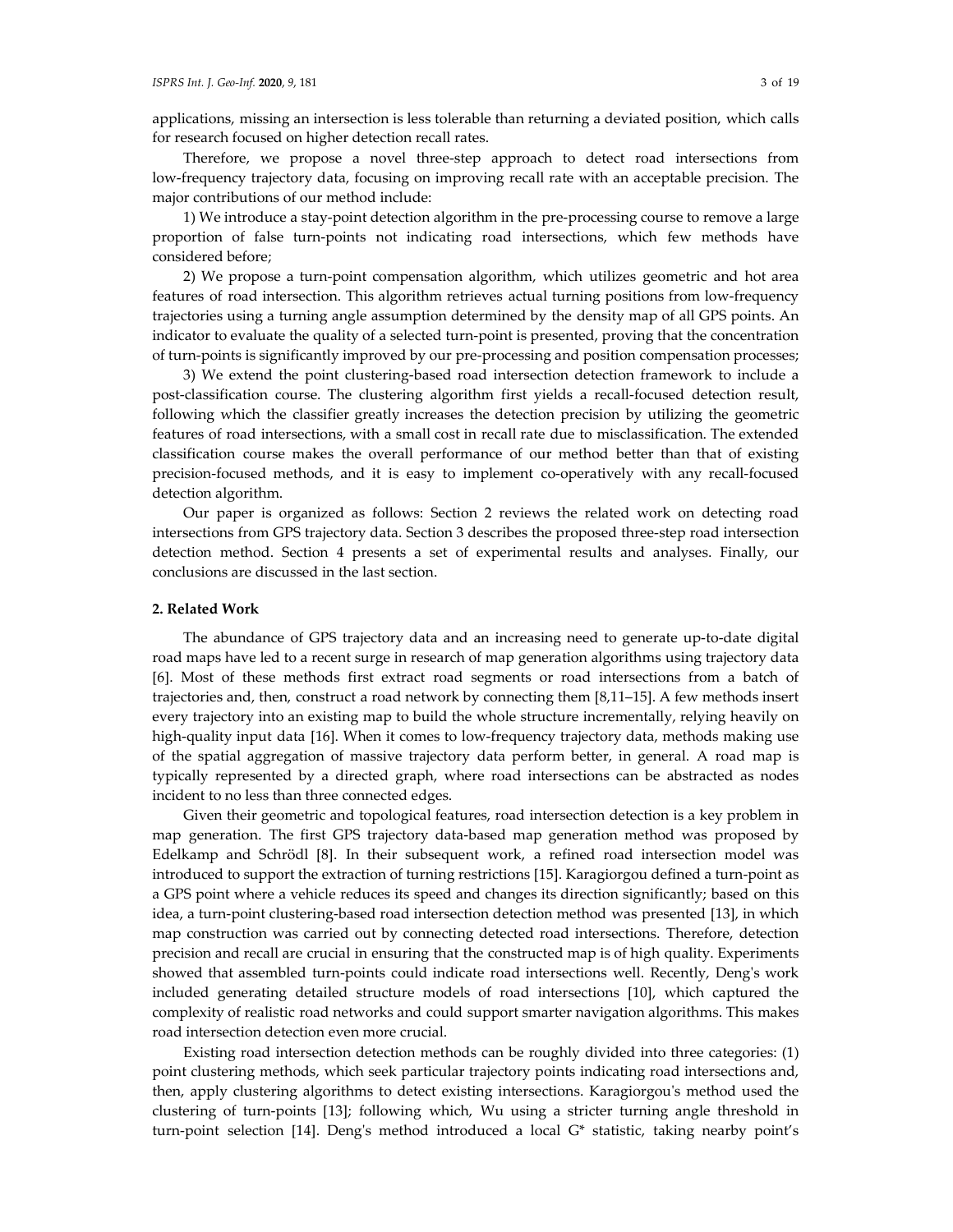heading direction into consideration to select candidate points indicating road intersections [10]. Zhang's method detected road intersection by finding the "node" pixels in the skeleton of a road image which is generated by rasterization based on all GPS points, utilizing the topological feature of the junction of roads [12]. (2) Classification-based methods turn the detection problem into an object recognition problem (mostly based on a shape descriptor), applying a classification algorithm to determine whether a candidate region is a road intersection or not. Fathi's method used circular bins as a shape descriptor; the classifier was trained by the Adaboost algorithm [17]. Chen's method developed a traj-SIFT descriptor, then trained a multi-class Support Vector Machine (SVM) classifier over this descriptor [11]. (3) Trajectory pattern mining methods locate intersections by finding the divergence of two groups of similar trajectories. In Xie's method, the similarity between trajectories was calculated based on the longest common subsequence (LCSS) [18].

However, there are two main challenges in road intersection detection: (1) the low sampling rate and (2) the high disparity of trajectory data. First, low sampling rates greatly increase the uncertainty of trajectory data; existing methods which mine vehicle motion patterns to detect road intersections typically suffer from huge information loss. Second, high disparities cause algorithms to tend to mistake intersections passed by very few trajectories as outliers. Finding a global threshold to separate false detections from correct ones is currently infeasible. To address these challenges, our method adapts both the geometric features of road intersections and features of being hot areas of GPS points, which are both robust against low sampling rates.

Our method follows Karagiorgou's approach; that is, using turn-points to detect road intersections. However, differing from previous works, we carefully examine the ability of these points to indicate road intersections under low sampling rates. We quantify this ability by calculating the proportion of turn-points falling within an intersection region. Experiments show that not only can a low sampling rate cause turn-points deviating from the actual turning position, but a large amount of stay-points can be mistaken for turn-points; both of which severely damage turn-points' ability to indicate road intersections. Therefore, both position compensation and pre-processing are needed to solve this problem. Moreover, our detection method is recall-focused, a loose threshold is used in the clustering algorithm, and we found that the post-classification course collaborates well with the recall-first approach. The classifier receives limited candidate intersection regions from the initial clustering results, and its classification accuracy guarantees a lower bound on the final detection precision. The loss of recall rate due to misclassifying a true intersection is rather small, compared to applying a strict global threshold in the clustering algorithm. As it is based on a classic image-thinning algorithm, our classifier is easy to implement and can co-operate with any recall-focused detection method.

#### **3. Road Intersection Detection from Low-Frequency Trajectory Data**

Considering the movement of a vehicle, its turning points can indicate existing road intersections well. However, for low-frequency trajectory data, this ability is severely degraded. Therefore, we propose a novel three-step approach to detect road intersections using refined turn-points generated by a position compensation algorithm. The three steps are trajectory segmentation, clustering turn-points after compensation, and road intersection classification.

A GPS trajectory is a sequence of GPS points  $Trj = \{x_1, x_2, ..., x_n\}$ . Table 1 shows the five essential attributes comprising each GPS point. Within these attributes, speed is the magnitude of vehicle's velocity and heading is the (clockwise) angle of its direction. When a vehicle is moving in the direction of Earth's true north, its heading is equal to 0°. However, not every GPS system records speed and heading; thus, in our method, these two attributes are always estimated using the current point and its predecessor (if it exists).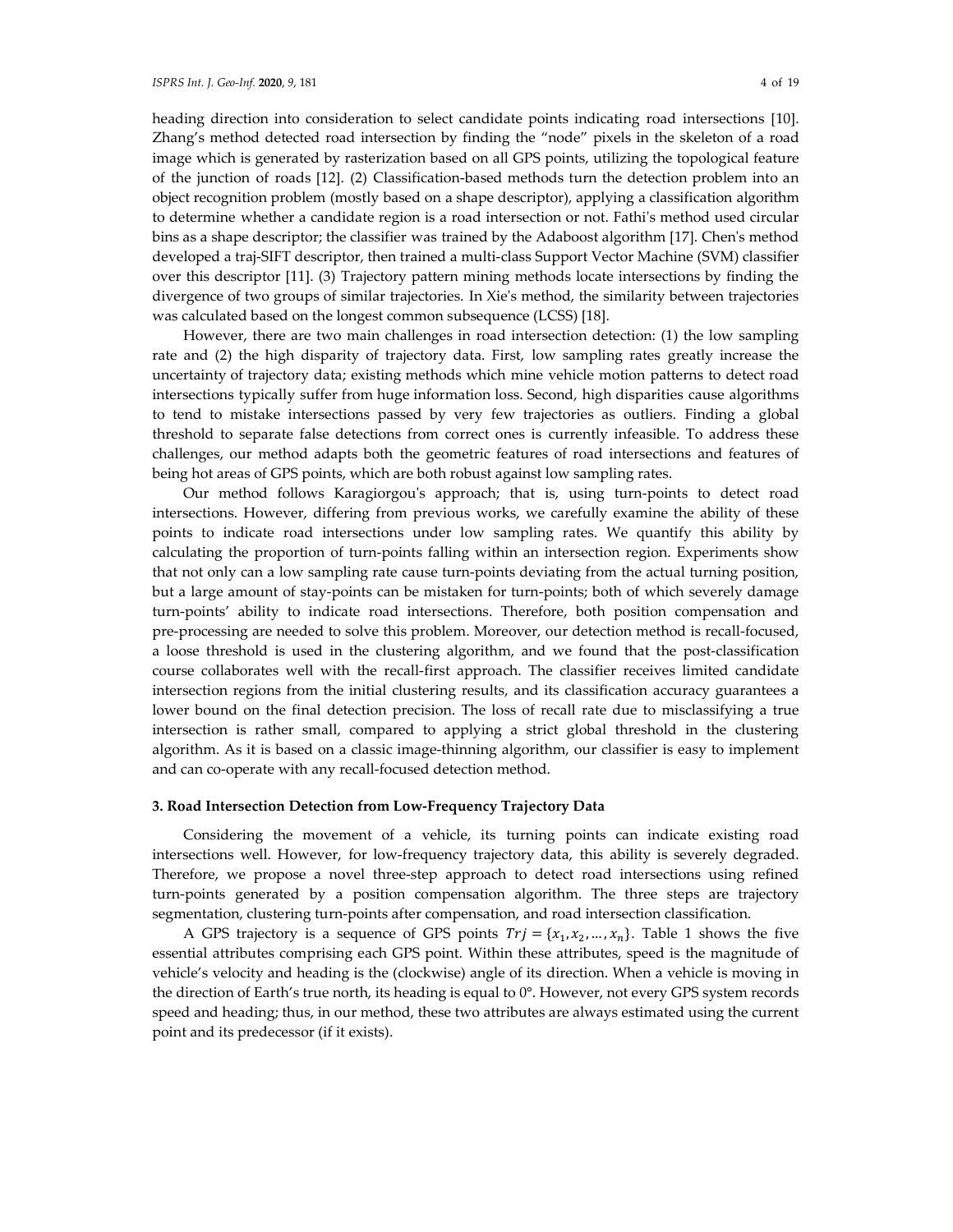| Attribute | Symbol  | Description                   | Unit   |
|-----------|---------|-------------------------------|--------|
| Latitude  | $lat_i$ | Latitude                      | degree |
| Longitude | $lon_i$ | Longitude                     | degree |
|           |         | UTC time when the GPS         | S      |
| Timestamp | $t_i$   | measurement was taken         |        |
| Speed     | $v_i$   | Estimated using current point |        |
|           |         | and its predecessor           | m/s    |
| Heading   |         | Estimated using current point |        |
|           | $h_i$   | and its predecessor           | degree |

**Table 1.** Attributes of each GPS point  $x_i$ .

Among these five attributes, speed and heading are derived from the other three attributes, and mainly being used in selecting turn-points. One may think that better estimations can be calculated using more GPS points, however it is very challenging to do so under the low sampling rate. In conclusion, the high uncertainty of low-frequency trajectory data consists of both space-time uncertainty and motion uncertainty, resulting in deviation between a turn-point and vehicle's actual turning position along with biased speed and heading attributes. Our method first tries to prevent more false turn-points from being selected under the low sampling rate. The deviation problem is later mended using the position compensation algorithm.

# *3.1. Trajectory Segmentation Based on Stay-Point Detection*

When dealing with low-frequency trajectory data, pre-processing is very necessary to prevent false turn-points from being selected. A false turn-point has a significant change in speed and heading due to GPS noise, but does not correspond to a real turn and can never be calibrated. Clustered false turn-points typically result in false road intersection detections and position shifting of correct intersections. In pre-processing, previous methods have included using an abnormal-distance threshold to split a trajectory into two parts [19], or an N-successive abnormal-turning rule to mark such trajectories as outliers [10]. However, when vehicles are stranded in traffic jams, a large amount of false turn-points are generated, which has not been considered yet, to our knowledge.

When a vehicle stays in a fixed location, the positioning results are randomly spread within a small region, leading to fluctuations in heading directions estimated from successive GPS points. Neither an angle threshold nor a speed threshold can prevent these stay-points from being selected as turn-points, even though the vehicle does not turn. Therefore, we introduce a stay-point detection algorithm to first group successive stay-points into segments; thus, each trajectory is segmented into normal points and groups of stay-points. Figure 1 shows an example of successive stay-points being detected in a trajectory.



**Figure 1.** Merging detected stay-points in a trajectory.

In general, starting with an anchor point  $x<sub>s</sub>$ , the stay-point detection algorithm first returns the longest sequence of successors  $\{x_{s+1}, ..., x_{s+n}\}\$  satisfying  $d(x_s, x_{s+i}) \leq thres$ ,  $i = 1, ..., n$ . Then, if the time span between  $x_s$  and the last successor  $x_{s+n}$  is larger than a given threshold, a stay-point (containing a series of GPS points) is detected [20]. The algorithm then starts detecting the next stay-point from  $x_{s+n+1}$ . However, as the input trajectory here is of low frequency, a unified speed threshold performs better than the distance and time span thresholds detailed above. Therefore, in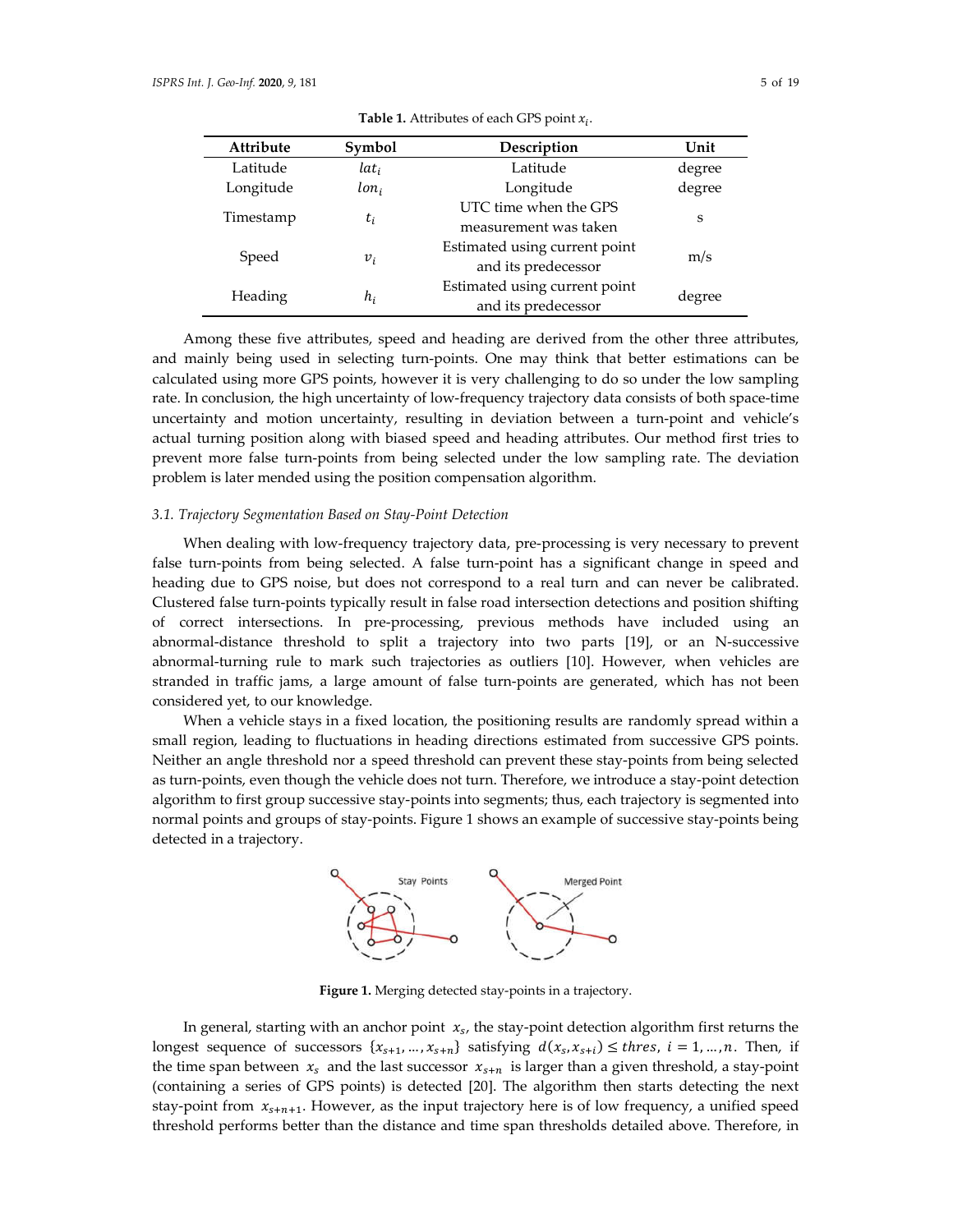this paper, a stay-point speed threshold of 1 m/s and an abnormal speed threshold of 55.5 m/s (equal to 200 km/h) were used. Figure 2 shows the distribution of detected stay-points from the Shenzhen taxi trajectories: one can see that they are quite different from the ideal turn-point regions, which are supposed to indicate road intersections. If a turn-point selected by Karagiorgou's criterion [13] is also a stay-point as found using our pre-processing method, we count it as a false turn-point. In a quick test, it turned out that more than 50% of turn-points were false and, when we used Wu's (stricter) criterion [14], that percentage was even higher.



**Figure 2.** Kernel density estimation of stay-points. The red circles are regions with road intersection.

We demonstrated that stay-points cannot reliably indicate road intersections and that false turn-points are easily mistaken for turn-points by existing methods. However, we still want to keep the information of detected stay-points, as they do make true statements about vehicle positions. Therefore, successive stay-points  $\{x_s, x_{s+1}, ..., x_{s+n}\}\$  are merged into one point (Figure 1), represented by their center position  $\frac{1}{n+1}\sum_{i=0}^{n}x_i$ . The merged point keeps two timestamps  $\{t_s, t_{s+n}\}$ , as we need  $t_s$  to estimate the speed at the merged point and  $t_{s+n}$  for the next point. Once we recalculate the merged point's attributes (Table 1), it can be selected as a turn-point like a normal GPS point. The filtered turn-points can reflect road intersections more correctly and the burden on the clustering algorithm is significantly reduced, especially when dealing with massive trajectory data.

#### *3.2. Clustering Turn-Points after Position Compensation*

Following pre-processing, we select turn-points from input trajectories using an angle threshold and a speed threshold for turn-points, which have shown good performance in indicating road intersections. As we are dealing with massive low-frequency data, stricter thresholds (compared with Karagiorgou's criterion) are preferred, since they yield a lighter and more reliable turn-point set. Here, an angle threshold of 45° and a speed threshold of 10 m/s are used, as determined by a series of experiments on the Shenzhen taxi dataset. Before clustering, we need to take a closer look at the ability of turn-points to indicate road intersections (Figure 3).



**Figure 3.** Turn-point's ability to indicate a road intersection.

We present an indicator to quantify specific points' ability to indicate a road intersection. Given a ground truth road intersection *I* and its center position  $P_I$  (as offered by OpenStreetMap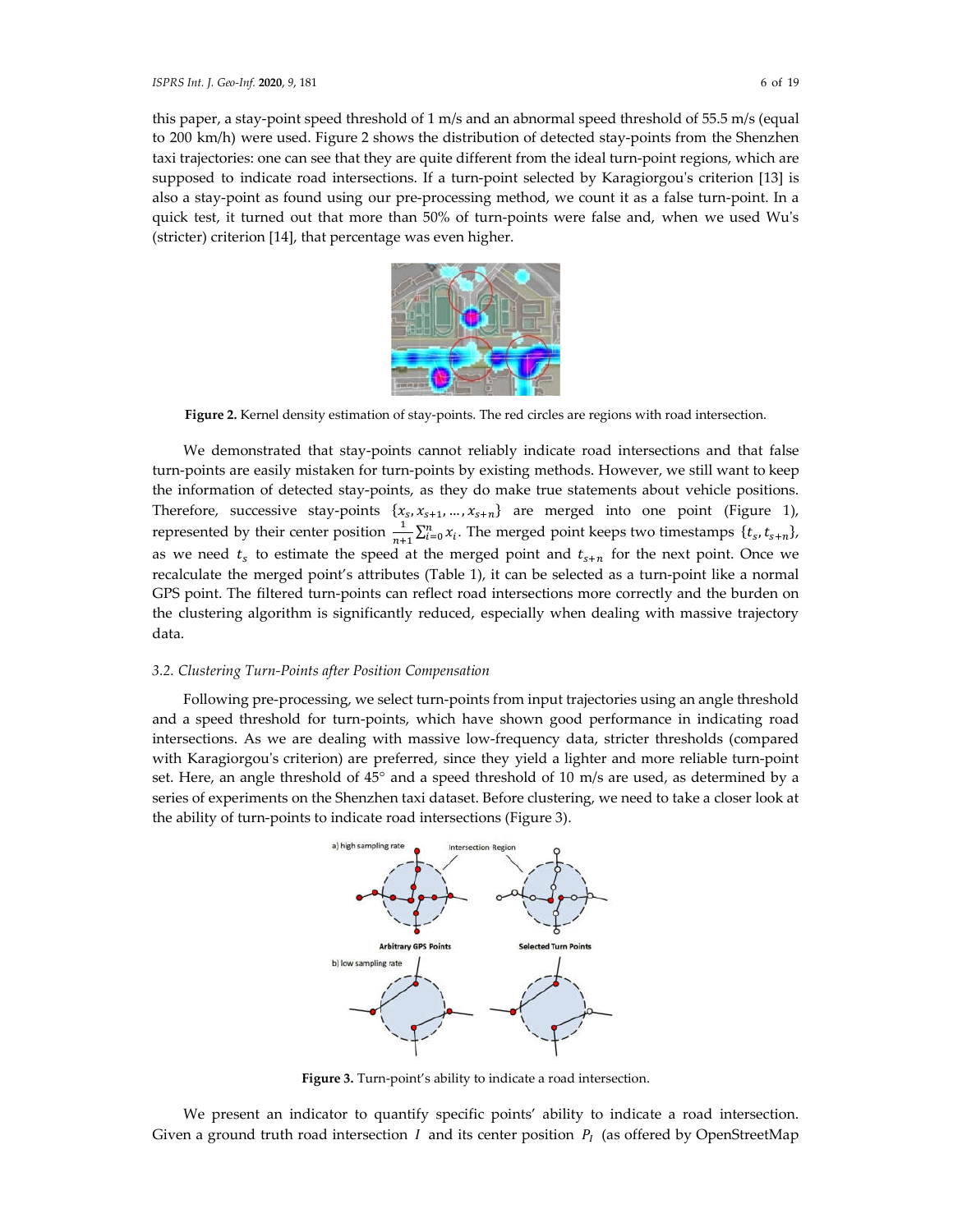[21]), the intersection region is defined as a circle with radius of  $d$ . Then, regions of existing road intersections  $I<sub>E</sub> = \{I\}$  are joined together (Equation (1)) for convenience, in order to determine whether a point falls within a road intersection region.

$$
Region_d = \bigcup_{I \in I_E} \{x | d(x, P_I) \le d, \forall x \in R^2\},\tag{1}
$$

For a point set S, the indicator  $T_d$  is calculated by the following equation:

$$
T_d = \frac{|S \cap Region_d|}{|S|}.
$$
 (2)

Clearly, the higher  $T_d$  is, the more points in the point set are scattered near an existing intersection, which suggests that clusters of these points can represent road intersections. With this indicator, we can better answer the following two questions: How well does a batch of turn-points indicate road intersections? Is that ability degraded under a low sampling rate? Table 2 shows comparative results using high-frequency trajectory data from Chicago [6] and low-frequency data from Shenzhen [7]. The radius of road intersection  $d$  was empirically set as 50 m.

**Table 2.** Comparative result of  $T_{50}$  using high-frequency and low-frequency trajectory data.

| <b>Dataset</b>     | <b>Arbitrary Points</b> | Turn-Points        |
|--------------------|-------------------------|--------------------|
| Chicago campus bus | $T_{50} = 33.84\%$      | $T_{50} = 90.30\%$ |
| Shenzhen taxi      | $T_{50} = 39.88\%$      | $T_{50} = 50.14\%$ |

For the Chicago campus bus dataset (average sampling interval 3.6 s), over 90% of the selected turn-points fell within an intersection region while, for arbitrary trajectory points, that percentage was merely 33.84%. Thus, turn-points do have good ability in indicating road intersections. However, for the Shenzhen taxi dataset (average sampling interval 26.1 s), the corresponding percentage of turn-points dropped from 90.30% to 50.14%, showing no particular advantages over arbitrary points. If one insists on using turn-points to detect road intersections under such circumstance, this indicator must be improved by some means. As we know, the underlying reason is that GPS points cannot accurately depict vehicular motion, thus, using stricter angle and speed thresholds in turn-point selection cannot solve this problem. Therefore, we propose a position compensation algorithm to place the turn-points in the vehicle's actual turning positions.

#### 3.2.1. Turn-Point Compensation based on Turning Angle Assumption

As mentioned earlier, when a vehicle turns, the closest GPS point can be over 10 s earlier or later than that moment under a low sampling rate. Thereby, a recorded turn-point may deviate from the nearest intersection's center position by over 100 m, given the average moving speed of vehicles. The goal of turn-point compensation is correcting for such deviations caused by low frequency rates, as a clustering algorithm can produce better detection results with a better input. As one cannot tell when a vehicle is turning from the trajectory data, finding the turn position relies on utilizing geometric information.

In Wu's method [14], a pair of consecutive turn-points  $(x_T, x_{T+1})$  is required to determine the vehicle's entering vector  $\overline{x_{T-1}x_T}$  and leaving vector  $\overline{x_{T+1}x_{T+2}}$  when traversing an intersection. The actual turning position is calculated as the convergence of the two prolonged vectors (Figure 4a). Apparently, not all turn-points can meet this strict requirement. Instead of using two vectors, our method only uses the entering or leaving vector, combined with a set of turning angle assumptions (Figure 4b).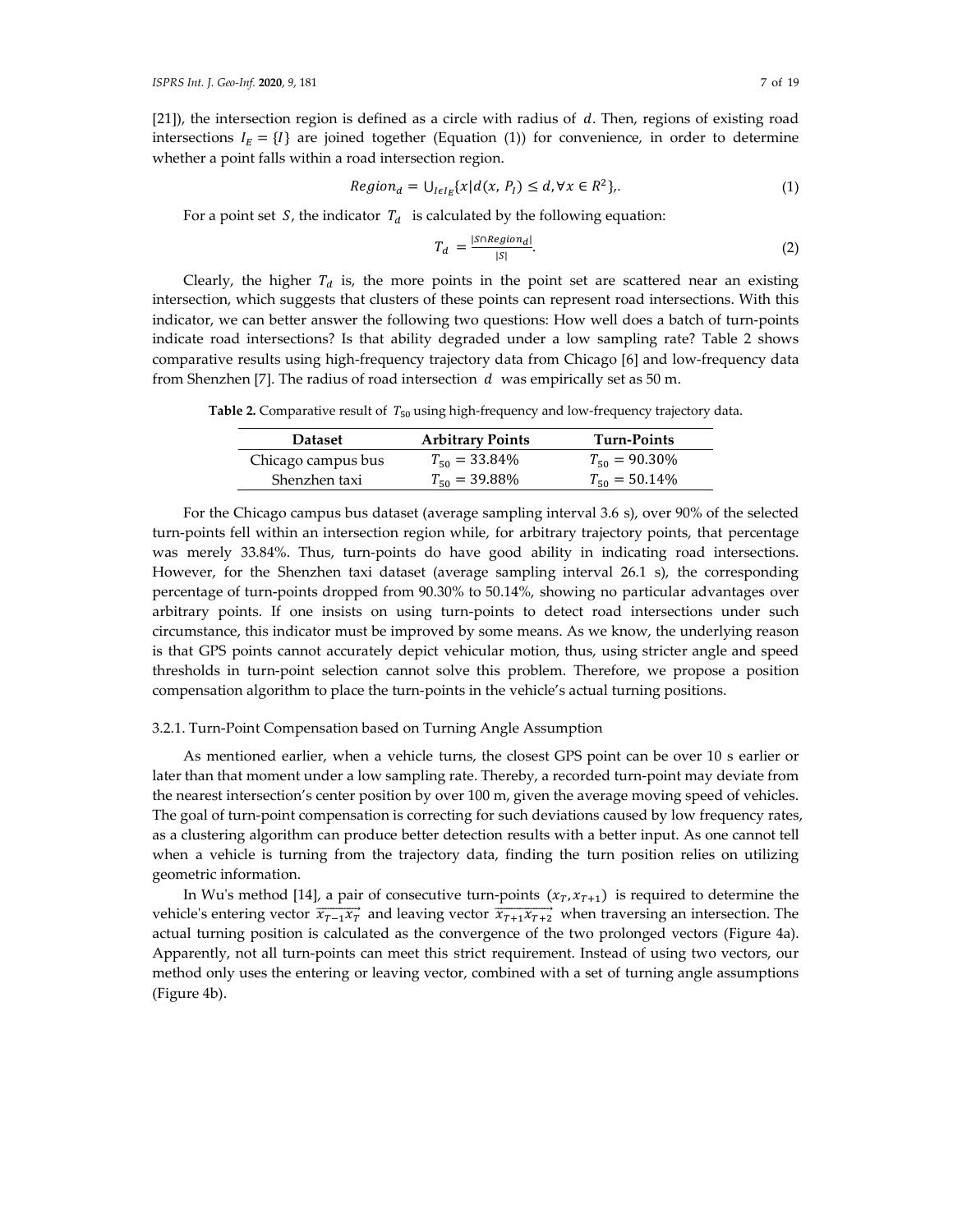

**Figure 4.** Turn-point compensation process: (**a**) compensation position by Wu's method; (**b**) series of candidate positions by our method; (**c**) density map helps to determine the optimal turn-point.

The turning angle assumption comes from the common-sense assumption that a vehicle turning must follow the restriction of the intersection's shape. As a 90° assumption can only cover T- and cross-shaped road intersections, a set of turning angle assumptions  $A = \{a_1, a_2, ..., a_M\}$  are used. The set  $\vec{A}$  is obtained by interpolating between the minimum and maximum legitimate turn angles; here, we use  $[30^{\circ},150^{\circ}]$ , along with an angle interval of 10°. With every turning angle assumption  $a$ , two compensation positions can be calculated (Equation (3)), depending on whether the timestamp of the turn-point  $x_T$  is earlier or later than the actual turning moment:

$$
C(x_T, a) = \{C_{T,i}|C_{T,i} = x_T + k(x_T - x_{T+i}), \angle x_{T+i}C_{T,i}x_T = a\}, i = 1, -1.
$$
\n(3)

Thus, the compensation algorithm first yields a series of candidate points  $\bigcup_{a \in A} C(x_T, a)$ . To find the optimal compensation position, our approach utilizes the hot area feature of road intersections, which few methods have considered before. Given a batch of GPS points, a density map can be calculated using the kernel density estimation (KDE) algorithm [22], assigning every location  $(x, y) \in R^2$  with a density value *Density* $(x, y)$ . The higher the density value is, the more likely a location is to be within a road intersection region, as a road intersection gathers the traffic volume of its connected road branches (Figure 4c). Therefore, our algorithm picks the candidate position with the highest density value as the compensated turn-point:

$$
\widetilde{x_T} = \underset{x \in \bigcup_{a \in A} C(x_T, a)}{\arg \max} Density(x), \tag{4}
$$

We experimentally found that, after the position compensation process, the indicator  $T_{50}$  of the selected turn-points from the Shenzhen taxi data significantly raised, from 50.14% to 71.64%. We find that the refined turn-points are much closer to road intersection centers, in general. Therefore, the clustering algorithm can yield a better detection result.

## 3.2.2. Clustering Algorithm based on Delaunay Triangulation

For the clustering algorithm, we chose the spatial clustering algorithm based on Delaunay triangulation, as the Delaunay triangulation has many useful properties related to road intersection detection. First, it keeps every point in a planar point set  $S$  connected with its nearest neighbor point, capturing proximity relationships among these points with a simple graph  $D(S)$ . Furthermore, the number of edges in  $D(S)$  is at most  $3|S| - 6$  and  $D(S)$  can be computed in  $O(nlog n)$  time [23]. Based on a triangulation  $D(S)$ , the goal of the clustering algorithm is to find k sub-graphs showing strong spatial aggregation. Figure 5 demonstrates that clusters can be found by deleting the "long" edges in  $D(S)$ , based on a criterion function which takes both global and local edge lengths into consideration.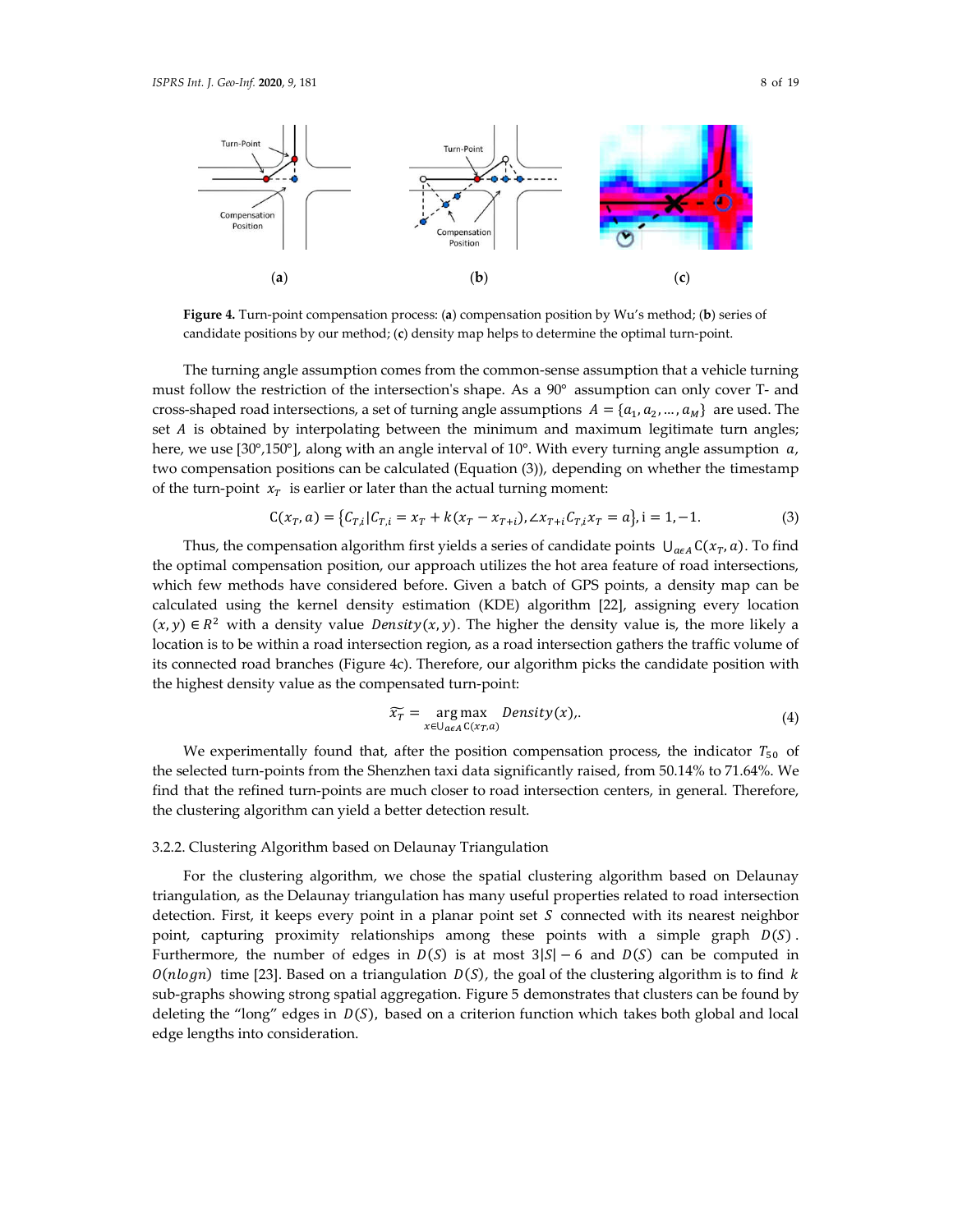



**Figure 5.** Procedure of Delaunay triangulation-based clustering.

To discover clusters of arbitrary shape, existing Delaunay triangulation-based clustering algorithms typically adopt a two-step approach: first, delete the "long" edges in  $D(S)$  to roughly separate the clusters; then eliminate "bridge" edges between clusters to yield the clustering result [23]. However, finding the "bridge" edges remains a challenge. We constructed our clustering algorithm as a simplification of previous ones, given that road intersections are typically distant from each other by design. Our approach repeatedly deletes the "long" edges within each sub-graph, until every sub-graph's radius is smaller than a given threshold. Here, the radius of a graph is defined as the radius of the smallest circle covering all planar points of the graph. The clustering algorithm consists of the following five steps:

Step 1: Calculate the Delaunay triangulation  $D$  of all turn-points.

Step 2: Calculate the criterion function  $F(p_i)$  of each point  $p_i$  according to Equation (5), then delete any edges connected to  $p_i$  if its length is larger than  $F(p_i)$ :

$$
F(p_i) = mean(D) + \frac{mean(D)}{mean(p_i)} \cdot Sta\_Dev(D),
$$
\n(5)

where mean(D) represents the mean edge length in D, mean( $p_i$ ) represents the mean length of edges connected to  $p_i$ , and  $Sta\_Dev(D)$  represents the standard deviation of edge lengths in D.

Step 3: Construct sub-graphs  $G_1, G_2, ..., G_k$  of *D* after the "long" edges are deleted. Then, calculate every sub-graph's radius  $r(G_i)$  as the radius of the smallest circle covering all points in  $G_i$ .

Step 4: If a sub-graph's radius is larger than a given threshold  $R$ , repeat Steps 2 and 3 on that sub-graph.

Step 5: Obtain clusters of turn-points from the generated sub-graphs with more than  $Min_{Pts}$ points.

Clearly, a small enough radius threshold  $R$  can separate one intersection cluster from another; here, we use  $R = 50$  m. The key parameter of this clustering algorithm is the cluster-points threshold Min<sub>Pts</sub>, which represents the algorithm's sensitivity to small samples. Figure 6 shows the variation of detection precision and recall using different cluster-points thresholds. Clusters with more turn-points are more likely to be a real intersection; however, the optimal threshold is hard to determine, due to the high disparity of the trajectory data.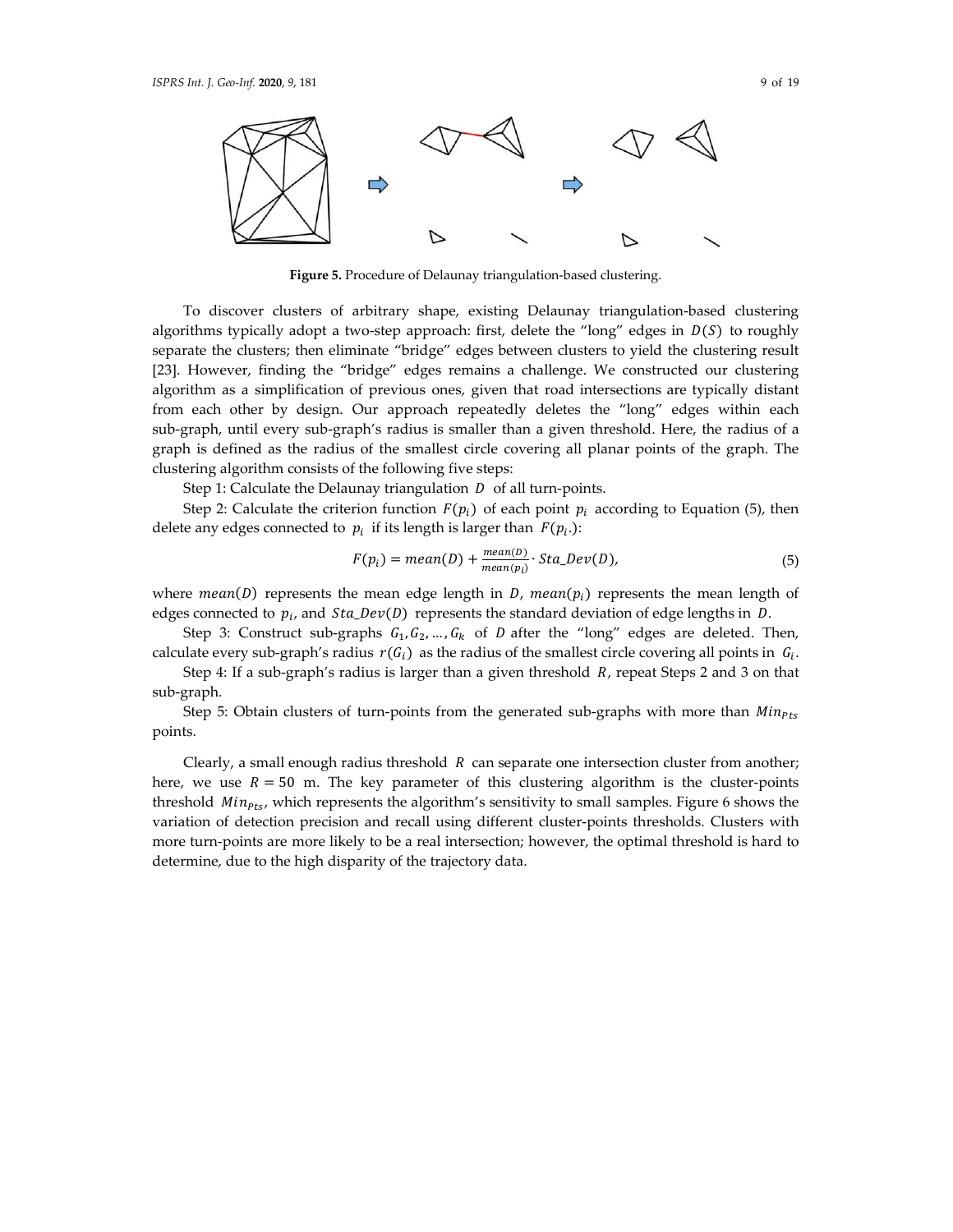

**Figure 6.** Detection precision and recall using different cluster-points thresholds.

Furthermore, tuning the cluster-points threshold does not add much information about the road intersection. To achieve a high recall rate covering most existing intersections, we chose a loose threshold of  $Min_{pts} = 10$ , comparing with the massive input trajectory data. Unsurprisingly, loosening this threshold incurred an unacceptably low detection precision. Our solution to this was extending a post-classification course which utilizes geometric information of road intersections.

# *3.3. Road Intersection Classification based on Thinning Algorithm*

After the clustering algorithm yields a recall-focused initial result, the last step is ruling out false detections by a road intersection classifier, raising the overall performance of the final result. Given a possible road intersection and its position, the classifier decides whether it is positive or negative using local information, instead of a global threshold. As detection precision and recall are our highest concerns, a binary classifier was chosen for our needs. We used  $Accuracy = (TP +$  $TN$ )/( $TP + TN + FP + FN$ ) to roughly summarize the binary classifier's performance. Given the classification accuracy, the relationship between  $(P, R)$ , the detection precision and recall before classification, and  $(P^*, R^*)$ , those after classification, can be seen in Equation (6). Table 3 shows simulation results relating how classification significantly changed the detection precision and recall rate.

$$
P^* = \frac{P \cdot Accuracy}{P \cdot Accuracy + (1 - P)(1 - Accuracy)} \tag{6}
$$
  

$$
R^* = R \cdot Accuracy
$$

| <b>Classification Accuracy = 80%</b> |                                      | <b>Classification Accuracy = 90%</b> |                                      |  |
|--------------------------------------|--------------------------------------|--------------------------------------|--------------------------------------|--|
| $(P, R)$ before<br>classification    | $(P^*, R^*)$ after<br>classification | $(P, R)$ before<br>classification    | $(P^*, R^*)$ after<br>classification |  |
| $(90\%, 60\%)$                       | $(97.3\%, 48\%)$                     | $(90\%, 60\%)$                       | $(98.7\%, 54\%)$                     |  |
| $(80\%, 70\%)$                       | $(94.1\%, 56\%)$                     | $(80\%, 70\%)$                       | $(97.2\%, 63\%)$                     |  |
| $(70\%, 80\%)$                       | $(90.3\%, 64\%)$                     | $(70\%, 80\%)$                       | $(95.4\%, 72\%)$                     |  |
| $(60\%, 90\%)$                       | $(85.7\%, 72\%)$                     | $(60\%, 90\%)$                       | $(93.1\%, 81\%)$                     |  |

**Table 3.** Simulation result of detection precision and recall after classification.

Table 3 also demonstrates that the extended classification course combines best with recall-focused detection algorithms. Equation (6) guarantees that the detection precision after classification is no smaller than either the classification accuracy or initial detection precision:  $P^* \geq$  $Max\{P, Accuracy\}$ . Thereby, detection precision under the loose clustering threshold is boosted greatly, at a relatively small cost in recall rate,  $R \cdot (1 - Accuracy)$ .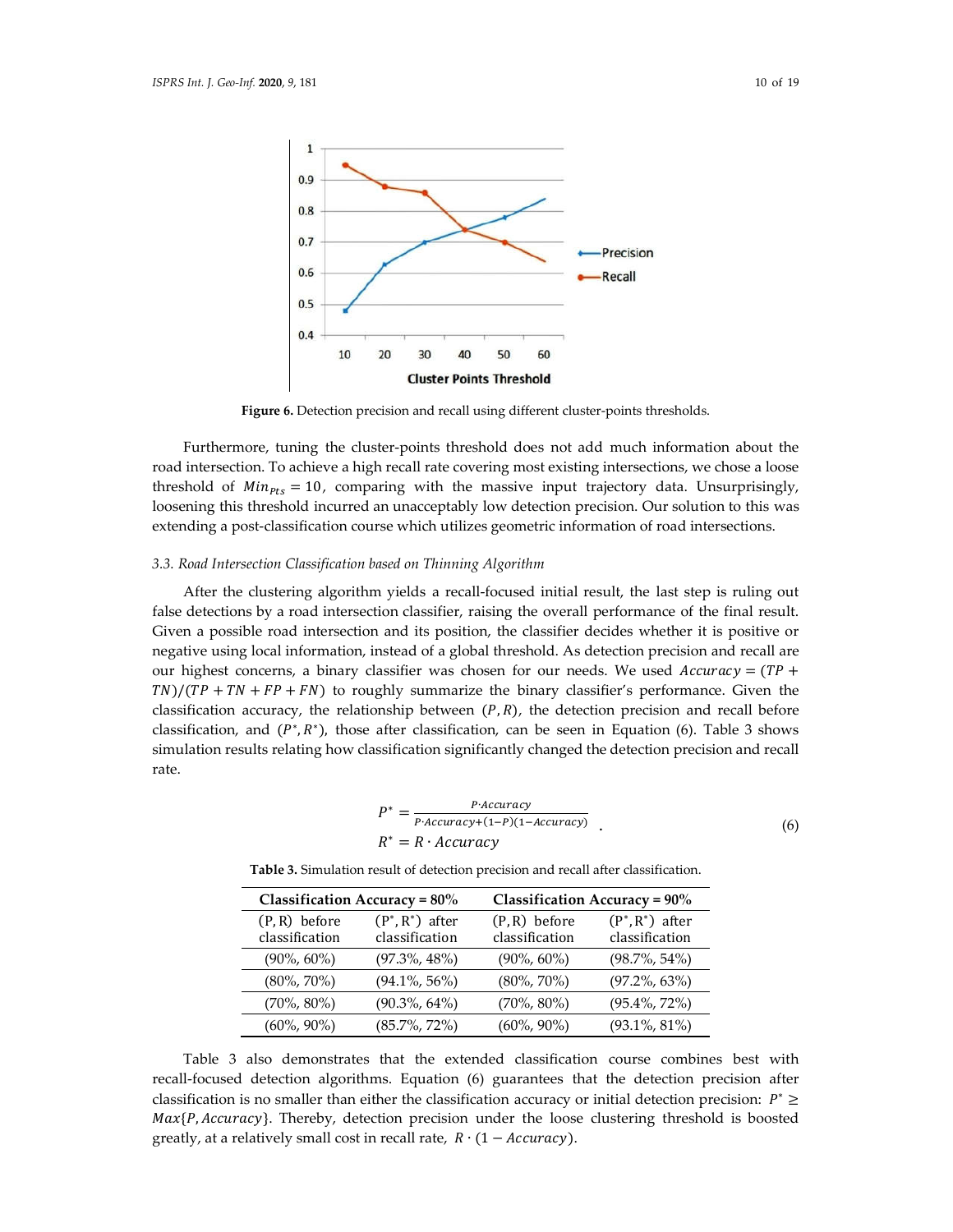In conclusion, a well-performing classifier can promise recall-focused road intersection detection methods significant improvement in overall performance, as it utilizes more information than a global threshold. Here, we propose a binary road intersection classifier based on a classic image thinning algorithm, which requires no training and, thus, is easy to implement.

# 3.3.1. Road Centerline Extraction from Density Map

First, we recall the definition of a road intersection, which is a region where three or more road branches converge. Therefore, we turn binary classification into a road centerline extraction problem, as the road centerline uniquely identifies a road. Road centerline extraction from density maps has been deeply studied, using KDE-based map generation approaches [6].

In most existing approaches, a density map of GPS points is first transformed into a discrete binary image using grid-partitioning and density thresholding, such that image-processing algorithms can be applied to extract the centerline (or skeleton) from the road area image. The density threshold is used to remove noise pixels and to produce a binary road image which is both inclusive and accurate. However, due to the high disparity and GPS noise of trajectory data, it is infeasible to find an optimal global threshold [22].

The initial road intersection detection results yield a divide-and-conquer strategy to address the difficulty of selecting a density threshold. In our application, what we require are images of road intersections, not the entire road network of a city. Figure 7 demonstrates that a local density threshold is rather feasible. Given a  $100 \times 100$  m area, a 1-D histogram of grid density can be produced from the density map. The median grid density serves as a good local threshold, which can filter noise pixels while keeping the road branches (see the two leftmost images in Figure 7).



**Figure 7.** Intersection images preserving different pixel ratios.

After slicing the binary image of a candidate road intersection from the density map, the next step is applying the Zhang-Suen thinning algorithm [24] to extract road centerlines within the local area. The thinning algorithm repeatedly "thins" an image until convergence. In each iteration, contour pixels of the road image are detected and removed. Whether a pixel is a contour pixel is determined by checking its eight neighboring pixels. As road edges are evenly removed by this means, road centerlines are preserved [24]. Figure 8 shows a series of road centerline extraction results from the Shenzhen taxi trajectory data.



**Figure 8.** Extract road centerlines by thinning an image slice; (**a**) from a skewed T-shaped intersection. (**b**) from a road segment; and (**c**) result with a spurious road due to GPS noise.

However there remains the spurious problem, which is common in KDE-based approaches [6,22]. Figure 8c shows that the thinning algorithm is sensitive to "bumps" along the road edge, often mistaking them for short road segments. Our solution to this problem combines a blurring-sharpening process before the thinning algorithm and a final pruning process. In the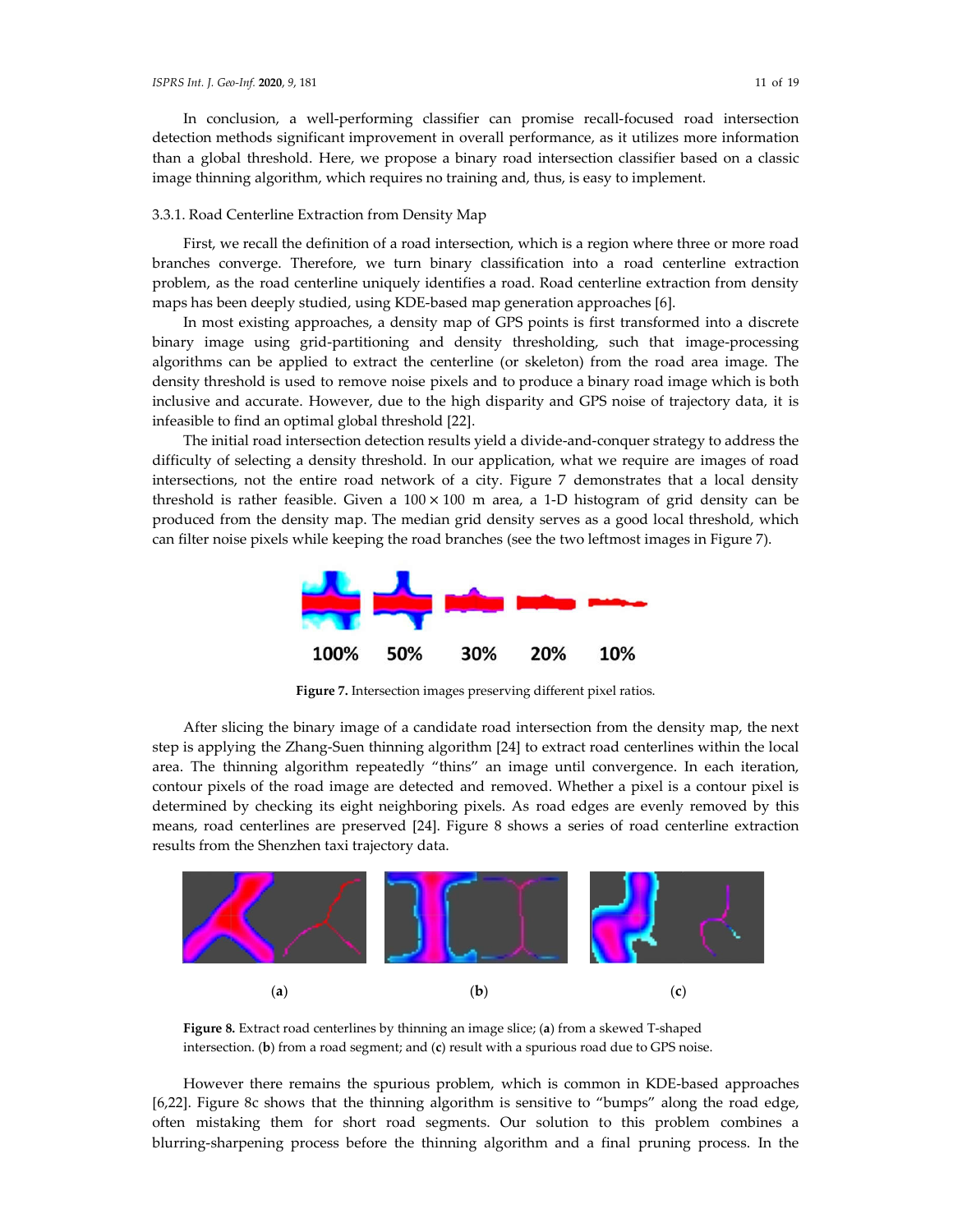blurring-sharpening process, we first let every pixel distribute its density value to nearby pixels using a Gaussian kernel  $K_{\sigma}(\cdot)$  (Equation (7)); then, we apply a median density threshold once again to emphasize the road branches. This process aims to smooth the "bumps" along the road edge. Finally, the pruning process aims to remove spurious roads from the extraction result. A length threshold  $L$  is introduced, and a road centerline is preserved only if it contains more than  $L$  pixels.

$$
Density_{Blur}(i \cdot c, j \cdot c) = \sum_{m,n \ge 0} K_{\sigma}(\sqrt{m^2 + n^2} \cdot c) \cdot Density(i \cdot c + m \cdot c, j \cdot c + n \cdot c), \tag{7}
$$

where  $K_{\sigma}(x) = \frac{1}{2\pi\sigma^2} e^{-\frac{x^2}{2\sigma^2}}$ ,  $\sigma$  is often set to 8.5 m [22], and c is the grid size of a pixel, which mostly affects the running time.

#### 3.3.2. Classifying Road Intersections based on Road Centerlines

Given the road centerline extraction algorithm, our binary road intersection classifier consists of four steps, as follows:

Step 1: For every candidate road intersection (generated by the clustering algorithm), produce a  $100 \times 100$  m density map slice around its center position.

Step 2: Transform the road intersection slice into a binary image using grid partitioning and the median density threshold.

Step 3: Extract road centerlines from the binary image using the algorithm presented in the last section.

Step 4: Find the junction points where three or more road centerlines converge. If a junction point is within ε of the center position, then classify this candidate road intersection as positive. Otherwise, classify the candidate road intersection as negative.

Here, the threshold ε represents to what degree we reject an over-deviating road intersection. We expect road centerlines to converge at the center position, but discrete junction points are not always that precise. The grid size also affects  $ε$  and  $L$ . Here, the grid size was set to 2.5 m, yielding a  $40 \times 40$  pixel binary image input for the road centerline extraction algorithm. We also used a rejection threshold of  $\varepsilon = 25$  m and a length threshold of  $L = 4$ .

# **4. Experimental Results**

In this section, we evaluate the quality of road intersection detection by our method using both the Chicago and Shenzhen datasets. We also verify the effectiveness of extended courses in this novel framework. Finally, a parameter analysis is also carried out.

#### *4.1. Datasets and Detection Evaluation*

**Chicago Dataset.** In our experiment, the Chicago dataset, which has a sample rate of 3.6 s, was used to represent high-quality data. It is a rather small dataset, covering an area of  $3.0 \times 1.9$  km and containing 889 traces along with 118,360 GPS points.

**Shenzhen Dataset.** The Shenzhen dataset, which has a sample rate of 26.1 s, represents low-quality data. It contains over 75 million GPS points from 14,716 taxis, recorded over the course of one day [25]. In our experiments, only a subset which covers an area of  $2.0 \times 2.0$  km was used. The longitude and latitude of this area's center point is (114.08°,22.55°). The subset contains 19,906 traces and 319,601 GPS points.

**Detection Precision and Recall.** The road intersection detection result was evaluated by computing the precision, recall, and  $F_{score}$ . A set of distance thresholds were used in matching detected intersections with the ground truths offered by OpenStreetMap [21]. Given a distance threshold  $d$ , if a detected intersection's center position was within  $d$  of a ground truth's center position, we counted it as a matched intersection. The precision, recall, and  $F_{score}$  are defined as follows: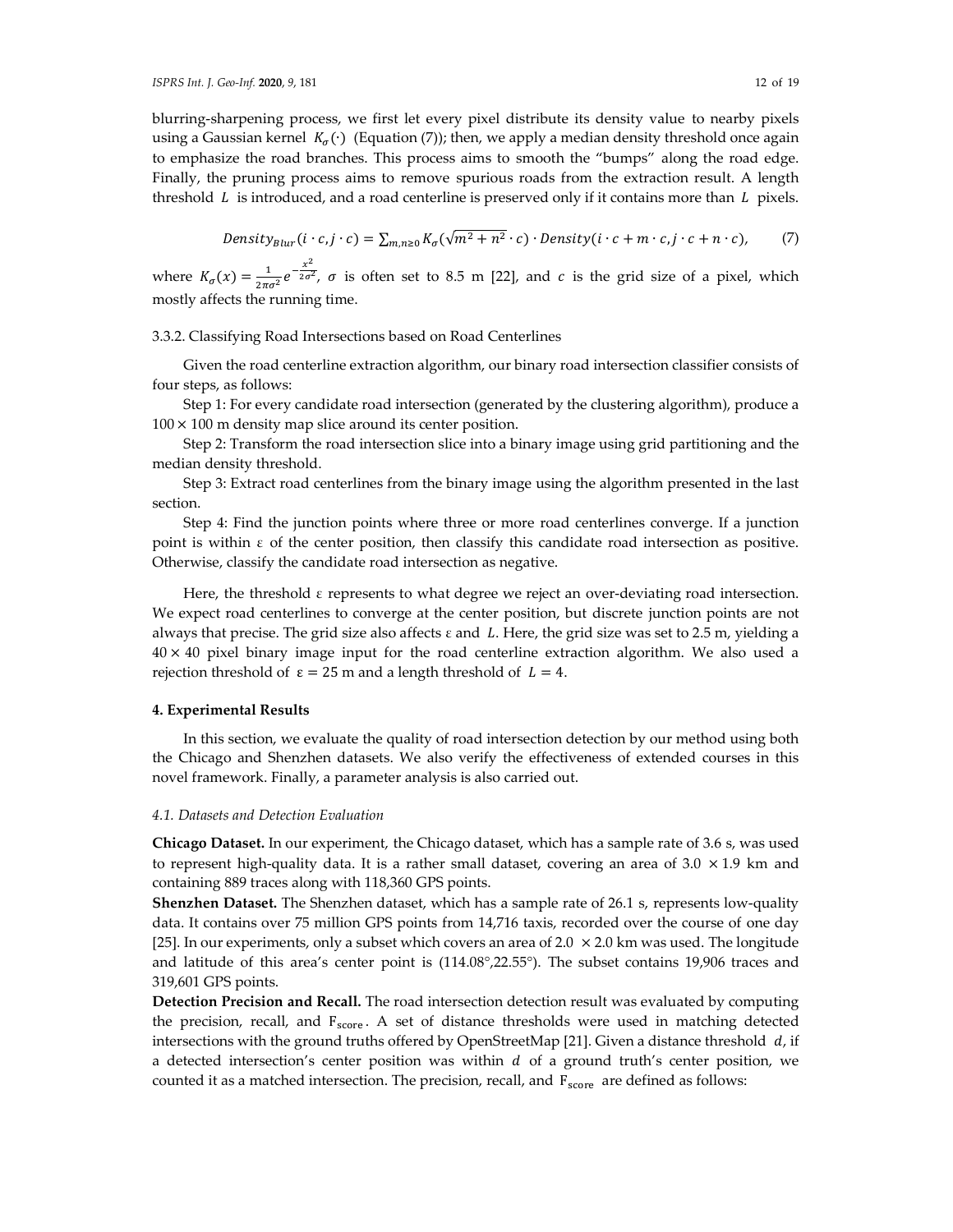$$
precision = \frac{matched\ intersections}{detected\ intersections},
$$
\n
$$
recall = \frac{matched\ intersections}{ground\ truth\ intersections},
$$
\n
$$
F_{score} = 2 \cdot \frac{precision \cdot recall}{precision + recall}.
$$
\n(8)

Therefore, detection precision and recall vary, according to the distance threshold; a smaller distance threshold represents higher quality demand for the generated road map. As Ahmed's comparative work [6] used a set of distance thresholds  $\{10, 40, 70, 100 \text{ m}\}\$  in evaluating the generated map's quality, our work followed that, using a stricter set  $\{5, 10, 20, 40 \text{ m}\}\$  in evaluating the effectiveness of the detected road intersections.

#### *4.2. Evaluating Detection of Road Intersections*

## 4.2.1. Chicago Dataset

For the Chicago dataset, we manually selected 50 road intersections as ground truth, each of which was traversed by at least three trajectories in the dataset (Figure 9). As the input was high-quality data, we mainly verified the effectiveness of the clustering algorithm, as well as comparing our criterion in turn-point selection with that of Karagiorgou [13].



**Figure 9.** Chicago dataset and existing road intersections.

| <b>Match Threshold</b>                                     | 5 <sub>m</sub> | 10 <sub>m</sub> | 20 <sub>m</sub> | 40 <sub>m</sub> |  |
|------------------------------------------------------------|----------------|-----------------|-----------------|-----------------|--|
| 8991 turn-points being selected by Karagiorgou's criterion |                |                 |                 |                 |  |
| Precision                                                  | 12.24%         | 38.78%          | 77.55%          | 89.80%          |  |
| Recall                                                     | 12.00%         | 38.00%          | 76.00%          | 88.00%          |  |
| 3951 turn-points being selected by our criterion           |                |                 |                 |                 |  |
| Precision                                                  | 13.51%         | $62.16\%$       | 89.19%          | 100.00%         |  |
| Recall                                                     | 10.00%         | $46.00\%$       | 66.00%          | 74.00%          |  |

**Table 4.** Detection precision and recall using the Chicago dataset.

As shown in Table 4, our criterion yielded fewer but more reliable turn-points, achieving a higher detection precision, especially when under the strict matching threshold. Therefore, there was no need to extend the post-classification course. However, the detection recall rate dropped, as those intersections being passed by very few trajectories were hard to detect using a strict turn-point selection criterion.

#### 4.2.2. Shenzhen Dataset

For the Shenzhen dataset, we focused on a 2.0  $\times$  2.0 km area and manually selected 66 ground truth road intersections, each being passed by at least three trajectories (Figure 10). Using the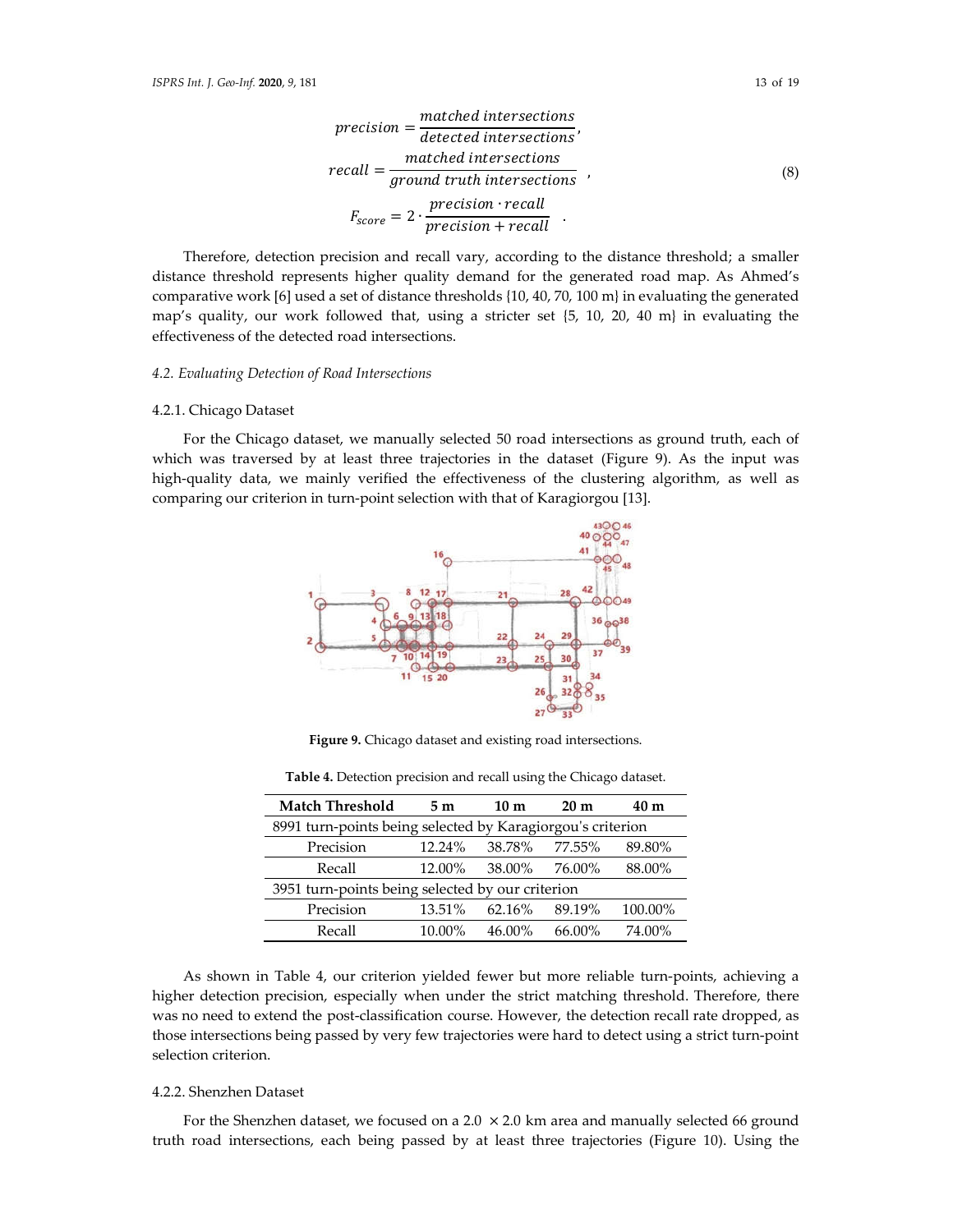low-frequency data, we quantitatively compared our method with the aforementioned method proposed by Karagiorgou, then verified the effectiveness of the turn-point compensation course along with the road intersection classification course. The evaluation involved no human inspection.



**Figure 10.** Shenzhen dataset (partial) and existing road intersections.

**Table 5.** Comparison of road intersection detection.

|             | Match Threshold | Precision         | Recall            | 'score |
|-------------|-----------------|-------------------|-------------------|--------|
| Proposed    | 40 m            | $51/58 = 87.93\%$ | $50/66 = 75.76\%$ | 0.82   |
| Karagiorgou |                 | $45/76 = 59.21\%$ | $39/66 = 59.09\%$ | 0.59   |

As shown in Table 5, our method achieved significantly higher recall and  $F_{\text{score}}$ , which demonstrates the superior performance of this framework in detecting road intersections. Our method can handle low-frequency trajectory data, while the method of Karagiorgou generated a large amount of false detections, even though we tuned an optimal cluster-points threshold through a series of experiments. Moreover, the method of Karagiorgou considers only the typical T-shaped and cross-shaped intersections, while our method covers arbitrarily shaped intersections.

Next, we verified the effectiveness of the road intersection classification course. Figure 11a shows that the extended classification course greatly boosted detection precision at a relatively small cost, in terms of recall rate. The improved  $F_{score}$  was 0.82 under a matching threshold of 40 m, which was far better than 0.67 (the one before classification). Over 90% of false detections were ruled out by our simple binary classifier, and there is ample room for further improvements.



Figure 11. Detection precision, recall, and F<sub>score</sub>. (a) comparing detection result with non-classified; (**b**) comparing detection result with non-compensated.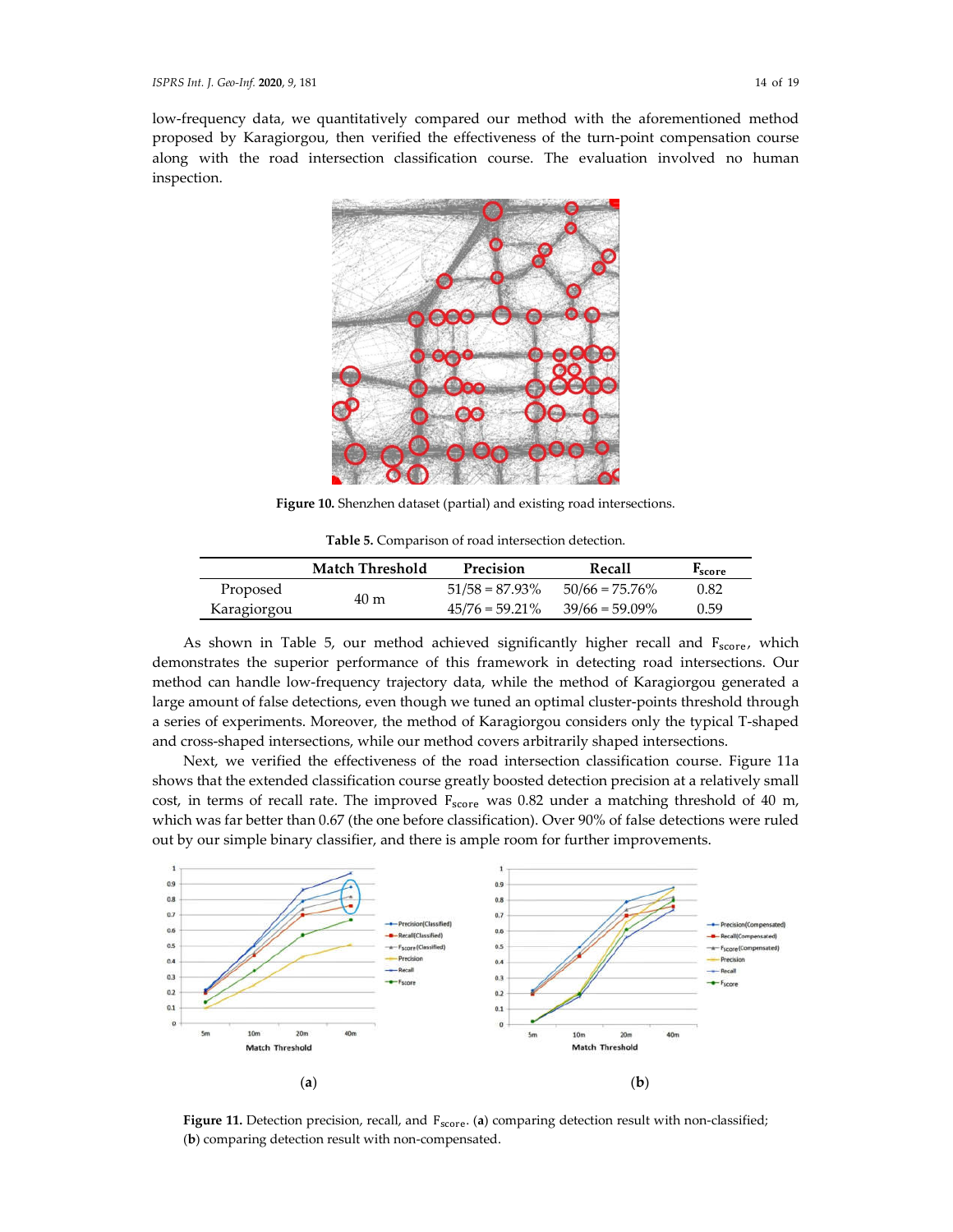Finally, we verified the effectiveness of the turn-point compensation course. As shown in Figure 11b, turn-point compensation improved both detection precision and recall, as the positions of the generated road intersections were made more accurate by using a better turn-point set. Further discussion using quantitative indicators will be presented in next section. Figure 11b also shows that the turn-point compensation course had a greater effect under a strict matching threshold, which plays a critical role in generating high-quality maps.

# 4.2.3. Effectiveness of Key Algorithms

So far, we have verified the effectiveness of the turn-point compensation and road intersection classification courses using the detection precision, recall, and  $F_{\text{score}}$ . Next, we introduced two quantitative indicators to verify the effectiveness of the key algorithms in our three-step approach.

First, we recall the experiment shown in Figure 3, where the indicator  $T<sub>d</sub>$  was defined as the ratio of turn-points within d meters of an intersection's center. A higher  $T<sub>d</sub>$  value means that turn-points are more concentrated on a road intersection, helping the clustering algorithm to yield better detection results. Figure 12 shows that, when using both position compensation and trajectory segmentation algorithms (orange curve), a significant improvement in concentration of turn-points was achieved. The indicator  $T_{50}$  of selected turn-points increased from 50.14% to 71.64%, which verifies the effectiveness of these two algorithms.



**Figure 12.** Variation of indicator  $T_d$ .

Moreover, when merely using the position compensation algorithm (yellow curve), the improvement of a larger group of turn-points was trivial, as no information can be drawn from compensating for a large proportion of turn-points which were false. The same phenomenon happened when merely using the segmentation algorithm (grey curve), the improvement was also trivial, as removing false turn-points cannot make the remaining ones more accurately depict vehicular motion. Therefore, these two algorithms must be jointly used to achieve full usage.

The next indicator was the classification accuracy,  $A_c$ , of the binary road intersection classifier. Table 6 shows details of our image thinning algorithm-based classifier's performance, from which we can see that the classifier tended to make more mistakes about road intersections, causing the detection recall rate to suffer more losses than the simulation result. As the detection result had more road segments than intersections, our classifier still achieved an overall accuracy of 86.01%. As derived from a synthetic experiment using different values of  $T<sub>d</sub>$  and  $A<sub>c</sub>$ , the improvement of classification accuracy has more benefits for detection quality in our framework.

**Table 6.** Binary classifier based on thinning algorithm.

| Truth        | Classified as<br>Intersection | Classified as<br>Road Segment |  |
|--------------|-------------------------------|-------------------------------|--|
| Intersection | 0.78                          | 0.22                          |  |
| Road Segment | በ በዓ                          | O 91                          |  |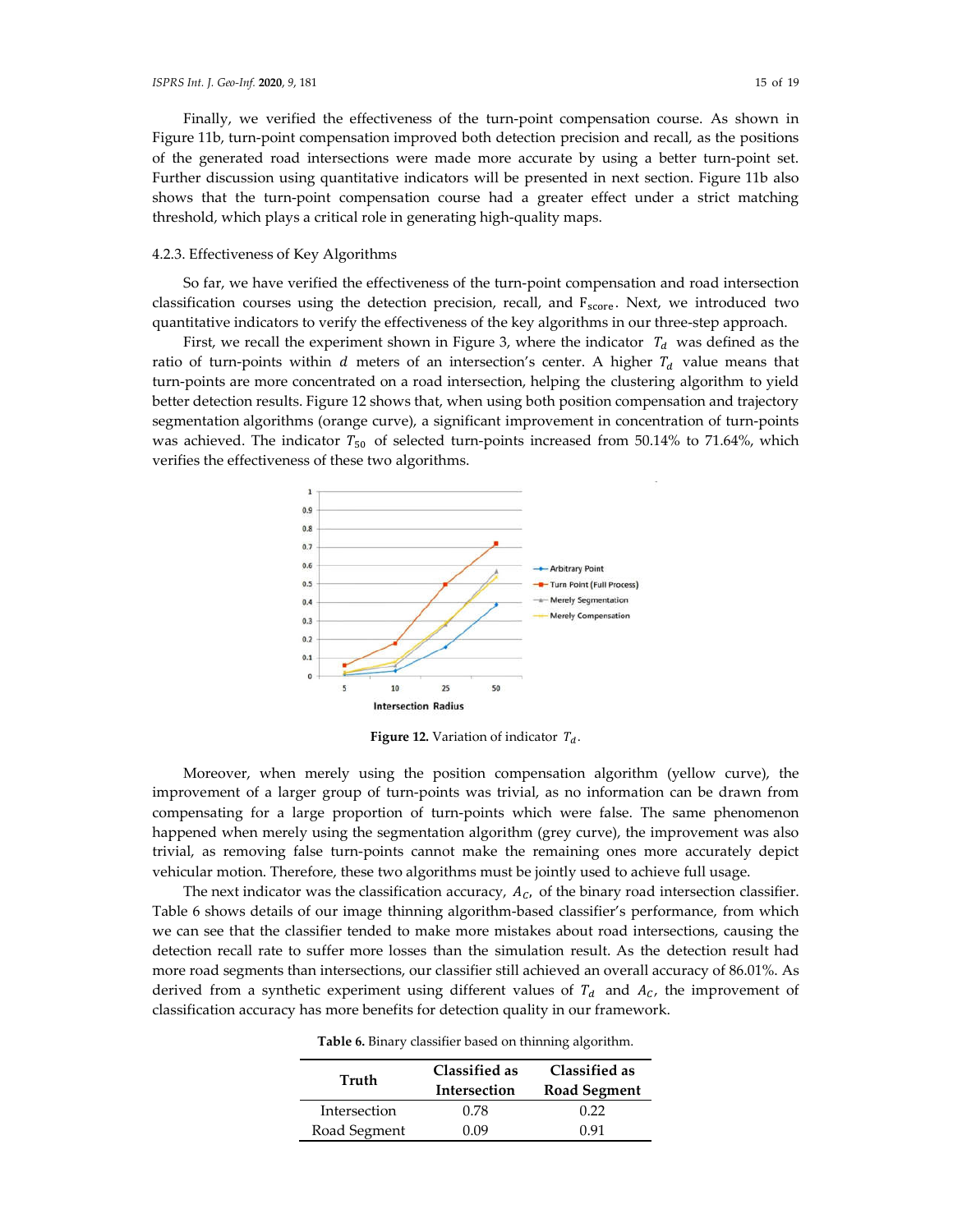# *4.3. Parameter Analysis*

In this section, we compare intersection detection results using different parameter settings, in order to analyze the proposed method's sensitivity to key parameters. We also test its stability to different quantities of input data. The experiments in this section are all based on the low-frequency trajectory data.

# 4.3.1. Turn-Point Selection

Angle threshold and speed threshold were the key parameters in turn-point selection. Table 6 shows the parameter settings and comparative results of our method with the methods of Karagiorgou and Wu [14]. In general, stricter thresholds yielded a smaller, but more reliable, turn-point set, result in an increase in detection precision and degradation of recall in the clustering result. However, the extended classification course achieved a balance of detection precision and recall. Table 7 shows that our approach was stable under different settings in turn-point selection.

|             | Angle Thres       | <b>Speed Thres</b> | <b>Match Thres</b> | Precision | Recall |
|-------------|-------------------|--------------------|--------------------|-----------|--------|
| Proposed    | $≥45^{\circ}$     | $\leq 10$ m/s      |                    | 87.93%    | 75.76% |
| Karagiorgou | $\geq 15^{\circ}$ | $\leq 11.1$ m/s    | 40m                | 85.00%    | 77.27% |
| Wu          | $≥45^{\circ}$     | N/A                |                    | 85.96%    | 74.24% |

**Table 7.** Comparison of using different criteria in turn-point selection.

# 4.3.2. Clustering

The cluster radius threshold  $R$  and cluster-points threshold  $Min_{PLs}$  were the key parameters in the clustering algorithm. Figure 13a shows comparative results using different radius thresholds, from which it can be seen that a medium threshold was good enough for our application. We showed that the clustering algorithm is sensitive to the cluster-points threshold  $Min_{pts}$  (Figure 6) but, with the extended classification course, our approach was also stable for the cluster-points threshold (Figure 13b).



Figure 13. Detection F<sub>score</sub> with different cluster algorithm settings; (a) using different cluster radius thresholds; (**b**) using different cluster-points thresholds.

# 4.3.3. Sensitivity to Data Volume

Finally, we tested the proposed method's sensitivity to input data volume, as shown in Figure 14. We diminished the cluster-points threshold, according to the data volume. Even when only using 1/5 of the data (i.e., the subset of Shenzhen dataset), the detection quality remained stable. By adopting a re-sampling technique, our method can process massive trajectory data in a shorter time. Additionally, we noticed that detection precision dropped as we inputted more GPS points. By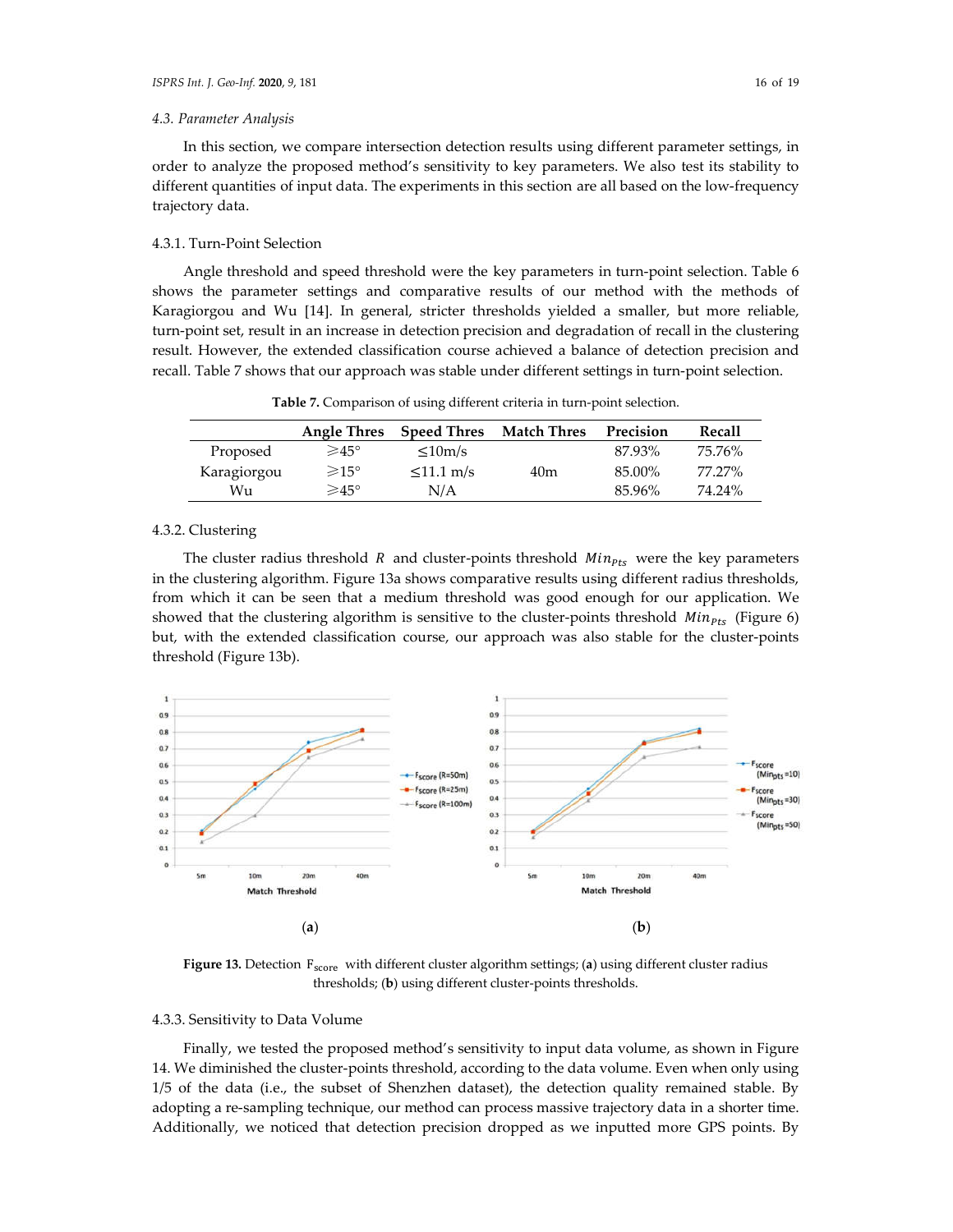using more GPS points the clustering algorithm yielded increasing detected road intersections, reaching roughly twice as many as the ground truths at most. Even though we applied a road intersection classifier, the amount of false detection grew faster than the amount of correct detection, resulting in a drop in detection precision. Still, using more data can achieve better coverage of road intersections and overall performance.



**Figure 14.** Detection quality using different numbers of GPS points.

#### **5. Conclusions**

Road intersection detection is a key problem in map generation. However, low-frequency trajectories are ubiquitous among feasible GPS trajectory datasets, causing information loss which makes it hard to automatically detect road intersections. In this paper, we extended a point clustering-based method framework to detect road intersections from low-frequency data. The proposed method first utilizes geometric and hot area features of road intersections to center selected turn-points on the actual turning positions. A novel turn-point position compensation algorithm was proposed, in which false turn-points are ruled out from being compensated. Using refined turn-points and a loose threshold, the clustering algorithm obtains a recall-focused detection result, and the extended classification course can cover as many existing road intersections as possible. Next, a thinning algorithm-based binary classifier was proposed, which requires no training and, thus, is easy to implement. We found that the road intersection classification method collaborates well with recall-focused detection algorithms, offering a divide-and-conquer strategy to address the difficulty of determining a density threshold in the clustering algorithm due to the problem of high disparity in trajectory data. Moreover, the extended classification course makes our approach stable regarding parameter settings and data volume.

In summary, the proposed method represents a considerable improvement in detection recall rate and overall performance, better supporting automatic map generation and other similar applications. However, our method lacks the ability to handle complicated road intersection structures, such as highways and roundabouts. Moreover, there is ample room for further improvements in the road intersection classification algorithm. Therefore, future research will be focused on introducing a better road intersection model and mining semantic information in trajectory data, such as turning restrictions. Additionally, the binary road intersection classifier needs to be improved and extended to include type information of road intersection in the classification result.

**Author Contributions:** Conceptualization, Banqiao Chen, Chibiao Ding and Wenjuan Ren; Methodology, Banqiao Chen and Chibiao Ding; Software, Banqiao Chen; Validation, Banqiao Chen; Formal Analysis, Banqiao Chen; Investigation, Banqiao Chen; Resources, Guangluan Xu; Data Curation, Banqiao Chen; Writing—Original Draft Preparation, Banqiao Chen; Writing—Review and Editing, Chibiao Ding and Wenjuan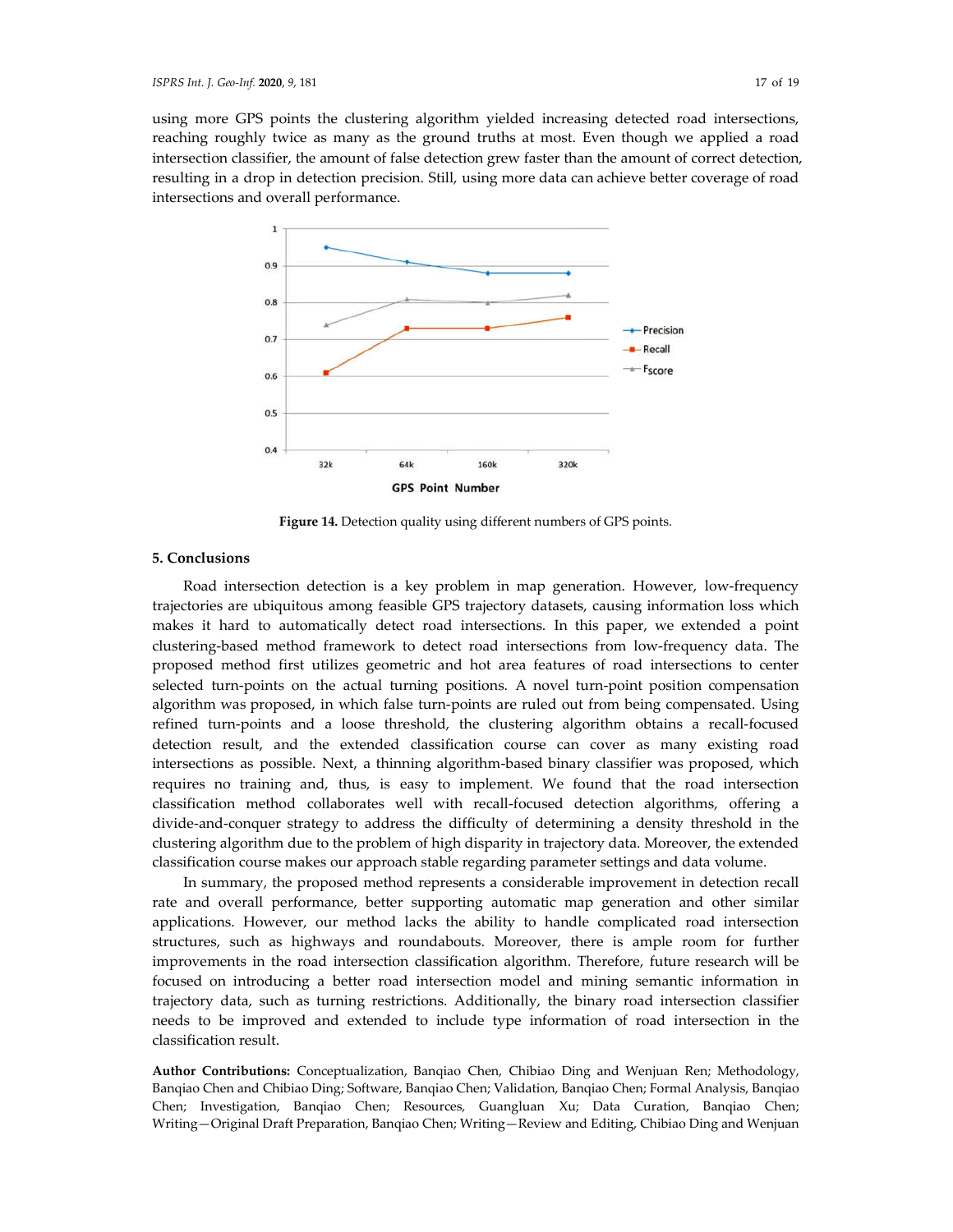Ren; Visualization, Banqiao Chen; Supervision, Chibiao Ding; Project Administration, Guangluan Xu. All authors have read and agreed to the published version of the manuscript.

**Funding:** This research received no external funding.

**Acknowledgments:** We would like to thank Assistant Prof. Desheng Zhang at Rutgers University for releasing the Shenzhen trajectory dataset. We express our thanks to the editors and anonymous reviewers for constructive comments.

**Conflicts of Interest:** The authors declare no conflict of interest.

# **References**

- 1. TomTom Map Update Service. Available online: www.tomtom.com/en\_gb/maps/map-update-service/ (accessed on 22 July 2011).
- 2. Wang, W.; Yang, N.; Zhang, Y.; Wang, F.; Cao, T.; Eklund, P. A review of road extraction from remote sensing images. *J. Traffic Transp. Eng. English Ed.* **2016**, *3*, 271–282.
- 3. Mena, J. State of the art on automatic road extraction for GIS update: A novel classification. *Pattern Recognit. Lett.* **2003**, *24*, 3037–3058.
- 4. Guan, H.; Li, J.; Cao, S.; Yu, Y. Use of mobile LiDAR in road information inventory: A review. *Int. J. Image Data Fusion* **2016**, *7*, 219–242.
- 5. Goodchild, M.F. Citizens as voluntary sensors: Spatial data infrastructure in the world of web 2.0. *Int. J. Spatial Data Infrastruct. Res.* **2007**, *2*, 24–32.
- 6. Ahmed, M.; Karagiorgou, S.; Pfoser, D.; Wenk, C. A comparison and evaluation of map construction algorithms using vehicle tracking data. *GeoInformatica* **2014**, *19*, 601–632.
- 7. Available online: https://www.cs.rutgers.edu/~dz220/data.html (accessed on 22 October 2018).
- 8. Edelkamp, S.; Schrödl, S. Route Planning and Map Inference with Global Positioning Traces. *Computer Vision* **2003**, *2598*, 128–151.
- 9. Peng, C.; Jin, X.; Wong, K.C.; Shi, M.; Liò, P. Collective human mobility pattern from taxi trips in urban area. *PLoS ONE*. 2012, 7, e34487.
- 10. Deng, M.; Huang, J.; Zhang, Y.; Liu, H.; Tang, L.; Tang, J.; Yang, X. Generating urban road intersection models from low-frequency GPS trajectory data. *Int. J. Geogr. Inf. Sci.* **2018**, *32*, 1–25.
- 11. Chen, C.; Lu, C.; Huang, Q.; Yang, Q.; Gunopulos, D.; Guibas, L. City-Scale Map Creation and Updating using GPS Collections. In Proceedings of the 22nd ACM SIGKDD International Conference on Knowledge Discovery and Data Mining–KDD '16, San Francisco, CA, USA, 13–17 August 2016; pp. 1465–1474.
- 12. Zhang, C.; Xiang, L.; Li, S.; Wang, D. An Intersection-First Approach for Road Network Generation from Crowd-Sourced Vehicle Trajectories. *ISPRS Int. J. Geo-Inf.* **2019**, *8*, 473.
- 13. Karagiorgou, S.; Pfoser, D. On vehicle tracking data-based road network generation. In Proceedings of the 20th International Conference on Intelligent User Interfaces Companion–IUI Companion '15, Lyon, France, 16–20 April 2012; p. 89.
- 14. Wu, J.; Zhu, Y.; Ku, T.; Wang, L. Detecting Road Intersections from Coarse-gained GPS Traces Based on Clustering. *J. Comput.* **2013**, *8*, 2959–2965.
- 15. Schroedl, S.; Wagstaff, K.L.; Rogers, S.; Langley, P.; Wilson, C. Mining GPS Traces for Map Refinement. *Data Min. Knowl. Discov.* **2004**, *9*, 59–87.
- 16. Ahmed, M.; Wenk, C. Constructing Street Networks from GPS Trajectories. In *Algorithms–ESA2012*; Springer: Berlin/Heidelberg, Germany, **2012**; pp. 60–71..
- 17. Fathi, A.; Krumm, J. Detecting Road Intersections from GPS Traces. In *Geographic Information Science*; Springer: Berlin/Heidelberg, Germany, **2010**; pp. 56–69.
- 18. Xie, X.; Liao, W.; Aghajan, H.; Veelaert, P.; Philips, W. Detecting Road Intersections from GPS Traces Using Longest Common Subsequence Algorithm. *ISPRS Int. J. Geo-Inf.* **2016**, *6*, 1.
- 19. Zhang, L.; Thiemann, F.; Sester, M. Integration of GPS traces with road map. In Proceedings of the second international workshop on Data-aware distributed computing–DADC '09, Munich, Germany, 9 June 2010; pp. 17–22.
- 20. Li, Q.; Zheng, Y.; Xie, X.; Chen, Y.; Liu, W.; Ma, W.-Y. Mining user similarity based on location history. In Proceedings of the 16th ACM SIGSPATIAL International Conference, Irvine, CA, USA, 5–7 November 2008; p. 1.
- 21. OpenStreetMap. Available online: http://www.openstreetmap.org/ (accessed on 22 October 2018).